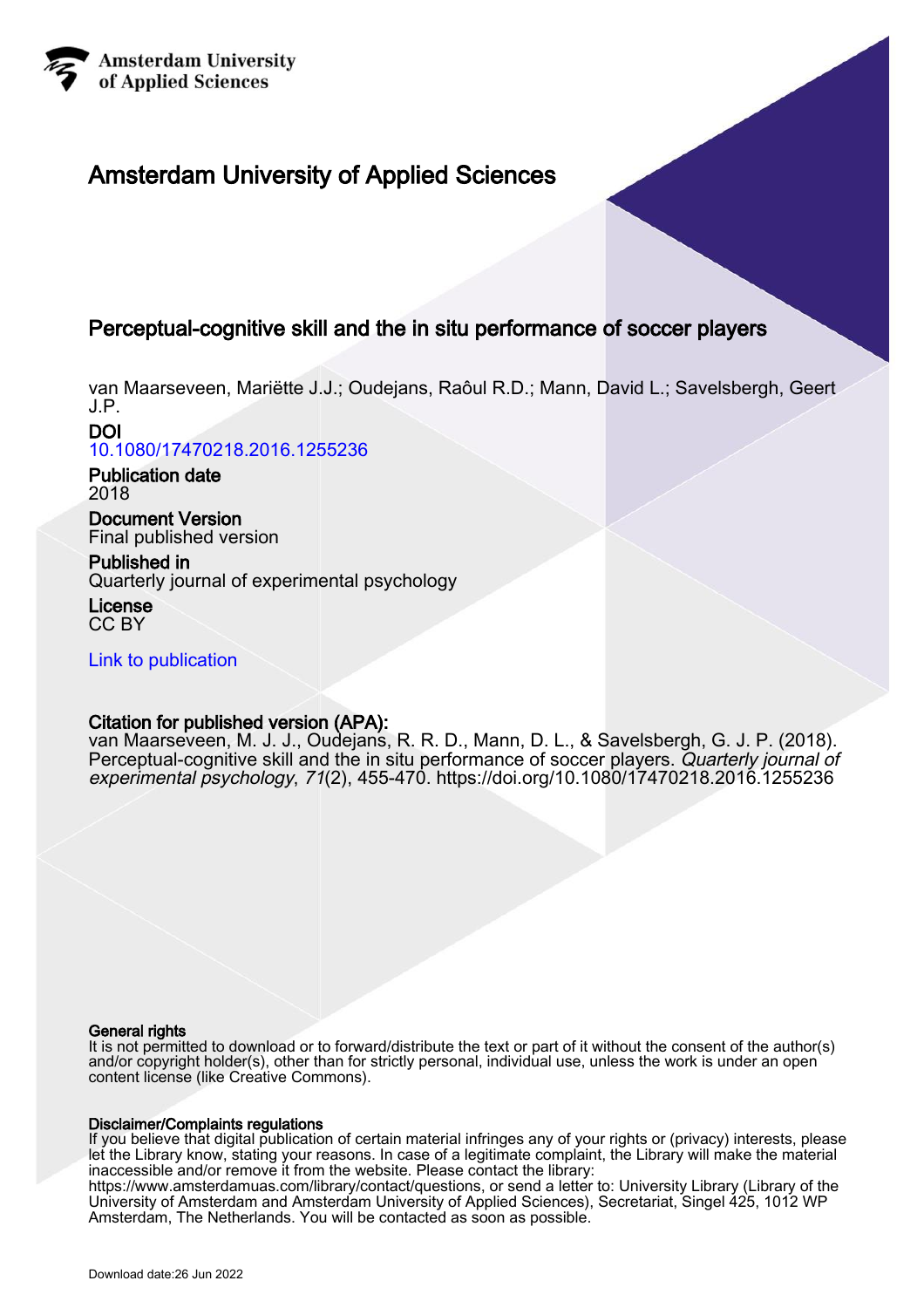*Original Article*

# **Perceptual-cognitive skill and the in situ performance of soccer players**

Quarterly Journal of Experimental Psychology 2018, Vol. 71(2) 455–470 © Experimental Psychology Society 2017  $\odot$  $\sqrt{cc}$ DOI: 10.1080/17470218.2016.1255236 [qjep.sagepub.com](https://qjep.sagepub.com)



Mariëtte J. J. van Maarseveen<sup>1</sup>, Raôul R. D. Oudejans<sup>1,2</sup>, David L. Mann **D**<sup>1</sup> and Geert J. P. Savelsbergh<sup>1,2</sup>

#### **Abstract**

Many studies have shown that experts possess better perceptual-cognitive skills than novices (e.g., in anticipation, decision making, pattern recall), but it remains unclear whether a relationship exists between performance on those tests of perceptual-cognitive skill and actual on-field performance. In this study, we assessed the in situ performance of skilled soccer players and related the outcomes to measures of anticipation, decision making, and pattern recall. In addition, we examined gaze behaviour when performing the perceptual-cognitive tests to better understand whether the underlying processes were related when those perceptual-cognitive tasks were performed. The results revealed that onfield performance could not be predicted on the basis of performance on the perceptual-cognitive tests. Moreover, there were no strong correlations between the level of performance on the different tests. The analysis of gaze behaviour revealed differences in search rate, fixation duration, fixation order, gaze entropy, and percentage viewing time when performing the test of pattern recall, suggesting that it is driven by different processes to those used for anticipation and decision making. Altogether, the results suggest that the perceptual-cognitive tests may not be as strong determinants of actual performance as may have previously been assumed.

#### **Keywords**

Anticipation; Decision making; Gaze behaviour; In situ performance; Pattern recall

Received: 29 October 2015; accepted: 20 October 2016

Perceptual-cognitive skills such as anticipation and decision making are crucial for successful performance in many complex dynamic motor tasks. For example, in aviation, the military, when driving a car, and in sport, the ability to pick up visual information and to select and execute an appropriate action is key to high-level performance (Williams & Ericsson, 2005; Williams, Ford, Eccles, & Ward, 2011). Sports offer a unique, dynamic, and time-constrained environment in which perceptual-cognitive skills can be examined. In team sports, like soccer, expert performance means choosing the correct action at the correct moment and performing that course of action efficiently and consistently throughout a match (Baker, Cote, & Abernethy, 2003; Gréhaighne, Godbout, & Bouthier, 2001). The ability to measure the level of performance on these perceptual-cognitive tasks is crucial to better understand expert performance, and to identify the factors and underlying processes that mediate successful performance (Williams & Ericsson, 2005). Accurate measures of perceptual-cognitive skill could be used, for instance, for the purposes of talent identification and development, and to determine the efficacy of training interventions designed to improve performance. However, it remains unclear what might be the best way to measure perceptual-cognitive skill to accurately reflect the demands of actual on-field performance (Mann & Savelsbergh, 2015; Pinder, Headrick, & Oudejans, 2015; Williams & Ericsson, 2005), and this remains a significant barrier for scientists and practitioners who wish to better understand and improve high-level performance in dynamic motor tasks.

Perceptual-cognitive skill as it is performed in motor tasks has typically been measured using simplified video-based

2Faculty of Sports and Nutrition, Amsterdam University of Applied Sciences, Amsterdam, The Netherlands

#### **Corresponding author:**

Mariëtte J. J. van Maarseveen, Department of Human Movement Sciences, MOVE Research Institute Amsterdam, VU University Amsterdam, Van der Boechorststraat 9, Amsterdam 1081 BT, The **Netherlands** 

Email: [m.van.maarseveen@vu.nl](mailto:m.van.maarseveen@vu.nl)

<sup>1</sup>Department of Human Movement Sciences, Vrije Universiteit Amsterdam, MOVE Research Institute Amsterdam, Amsterdam, The **Netherlands**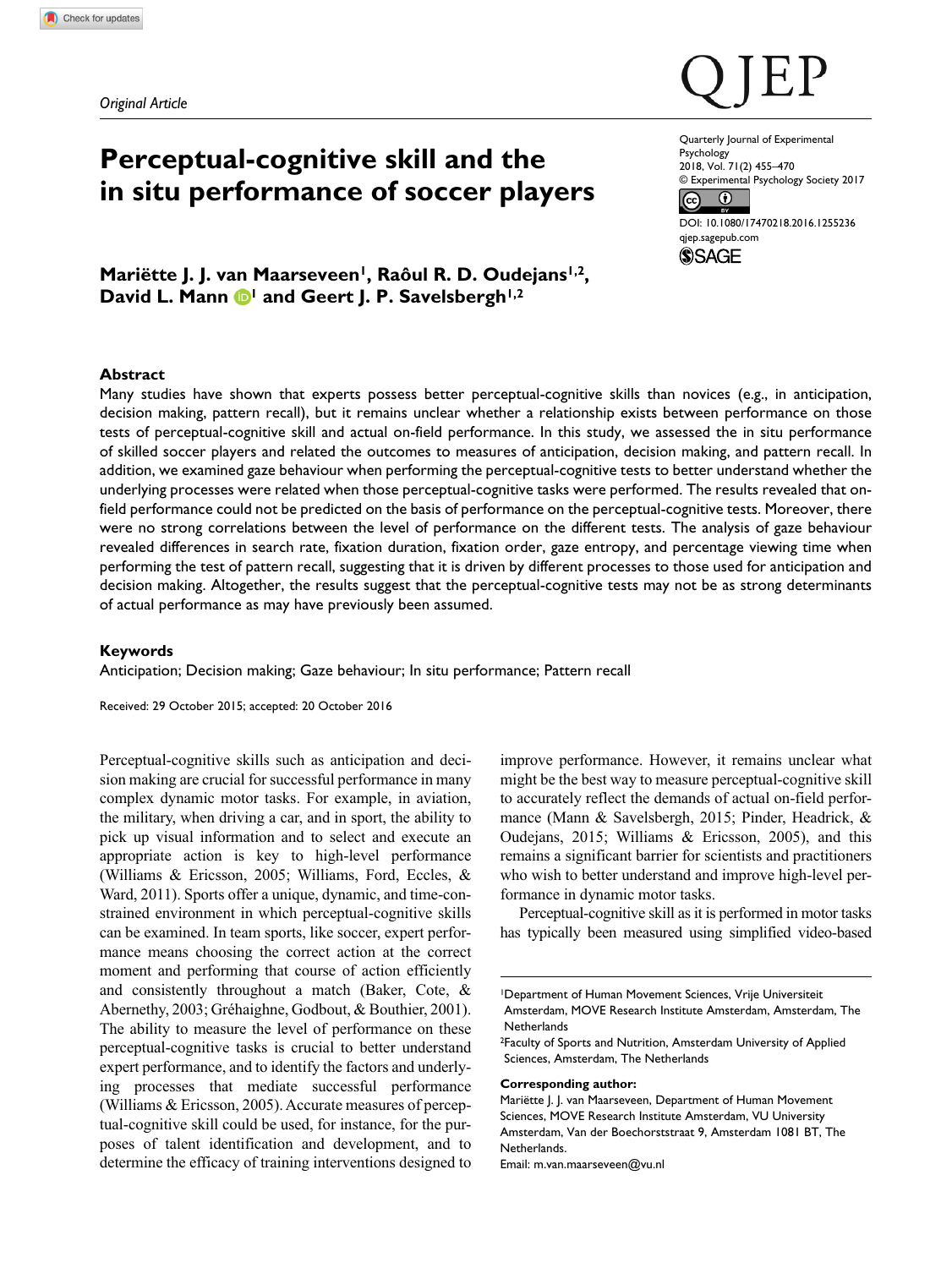tests in which participants do not move, but instead indicate their preferred action or response from a variety of options either verbally or by way of a button press (e.g., Abernethy & Russell, 1987; Gorman, Abernethy, & Farrow, 2012; Savelsbergh, Williams, Van der Kamp, & Ward, 2002). Using this method, clear differences have been revealed between experts and novices, and sometimes differences are studied within groups to discriminate those with relatively high and low levels of perceptual-cognitive skill (e.g., Savelsbergh, van der Kamp, Williams, & Ward, 2005). Skilled performers are consistently found to be superior on a variety of perceptual-cognitive tasks including those designed to test (a) *anticipation*, the ability to predict the outcome of another person's action on the basis of the pick-up of early visual information (e.g., Abernethy & Russell, 1987; Jones & Miles, 1978; Savelsbergh et al., 2002; Williams & Ward, 2007); (b) *decision making*, the ability to select the best possible option from a variety of alternatives (e.g., Helsen & Pauwels, 1993; Vaeyens, Lenoir, Williams, Mazyn, & Philippaerts, 2007); and (c) *pattern recall*, the ability to recall previously seen patterns of play (e.g., Allard, Graham, & Paarsalu, 1980; Gorman et al., 2012; Van Maarseveen, Oudejans, & Savelsbergh, 2015). In addition, differences in gaze behaviour are often reported when these tasks are performed, generally showing that experts use fewer fixations of longer duration than novices (e.g., Mann, Williams, Ward, & Janelle, 2007), a finding that has been interpreted to suggest that experts use a more efficient search strategy when performing these tasks (Helsen & Pauwels, 1993).

Although the traditional video-based perceptualcognitive skill tests offer a significant advantage in terms of their methodological rigour and control, it remains unclear how well these tests might accurately represent the on-field performance they are designed to sample (Mann & Savelsbergh, 2015; Pinder et al., 2015; Williams & Ericsson, 2005). Recently, significant differences have been found in both movement and visual behaviour when comparing performance on traditional video-based tests with contexts that are likely to be more representative of the participants' performance environment (Dicks, Button, & Davids, 2010; Pinder et al., 2015). For example, Dicks et al. (2010) showed that when compared to responding to a video simulation, soccer goalkeepers made more penalty saves and fixated earlier on the ball and for longer periods of time in an in situ condition where actual interception was required. Similarly, Mann, Abernethy, and Farrow (2010) found that anticipation skill increased when participants were required to make an actual movement rather than a simple verbal response when anticipating the direction of a cricket ball. In support, a meta-analysis of perceptual-cognitive skill in sport has shown that expertise effects are most apparent when participants have to perform genuine actions under in situ task constraints rather than performing simplified responses in less representative conditions (Mann et al., 2007; Travassos et al., 2013).

The decoupling of perception and action provides a clear distinction between task designs in which participants are required to make actual movements (an *action* response) and those in which participants generally respond verbally or by a simplified movement like a button-press (generally considered to be *perceptual* responses). The two-visual system model of Milner and Goodale (1995) claims that action and perception rely on two neuro-anatomically separate visual pathways within the brain: The ventral "vision-for-perception" stream is thought to be used for perceiving what action a situation affords, and the dorsal "vision-for-action" stream for the visual guidance of that action. In a persuasive position paper that examined the implications of the dual pathway model for research on *anticipation*, Van der Kamp, Rivas, Van Doorn, and Savelsbergh (2008) suggested that much of the previous anticipation research had largely examined only the role of the ventral pathway because those studies had relied on video-based tests in which no actual movement had to be made. By excluding action from the participant response, Van der Kamp et al. (2008) claimed that most existing studies overlook the contribution of the dorsal system that is most likely to be relied on during actual performance. This distinction provides reason to believe that video-based tests of anticipation are likely to under-represent (or even misrepresent) the true ability of skilled performers when performing in an actual performance setting (Dicks, Davids, & Button, 2009; Mann et al., 2007). The same could also be said for tests of decision making, where participants must perceive the situation in order to decide an appropriate action to perform. Therefore, it could be that decision making is also likely to be affected by the absence of an action response in the same way that tests of anticipation might be. In support, Oudejans, Michaels, Van Dort, and Frissen (1996) examined safe road-crossing behaviour and showed that more accurate decisions were made when people walked towards the road than if they were standing still and making the same decision. However, given that the recall of briefly presented patterns of play is rarely required in the natural performance environment (Gorman, Abernethy, & Farrow, 2013; Williams & Ericsson, 2005) and that doing so is unlikely to be coupled to an action, it could be that the impact that absence of action would have on a test of pattern recall might be less pronounced than it would be for tests of anticipation and decision making. The test of pattern recall is likely to be a highly perceptual test for which there might not be an equivalent test that would rely on a motor response.

The degree to which different perceptual-cognitive skills are related is an important topic of recent debate (Farrow, McCrae, Gross, & Abernethy, 2010). In particular, it has been suggested that pattern recall may serve a functional role for facilitating anticipation and decision making. It has been claimed that athletes may use the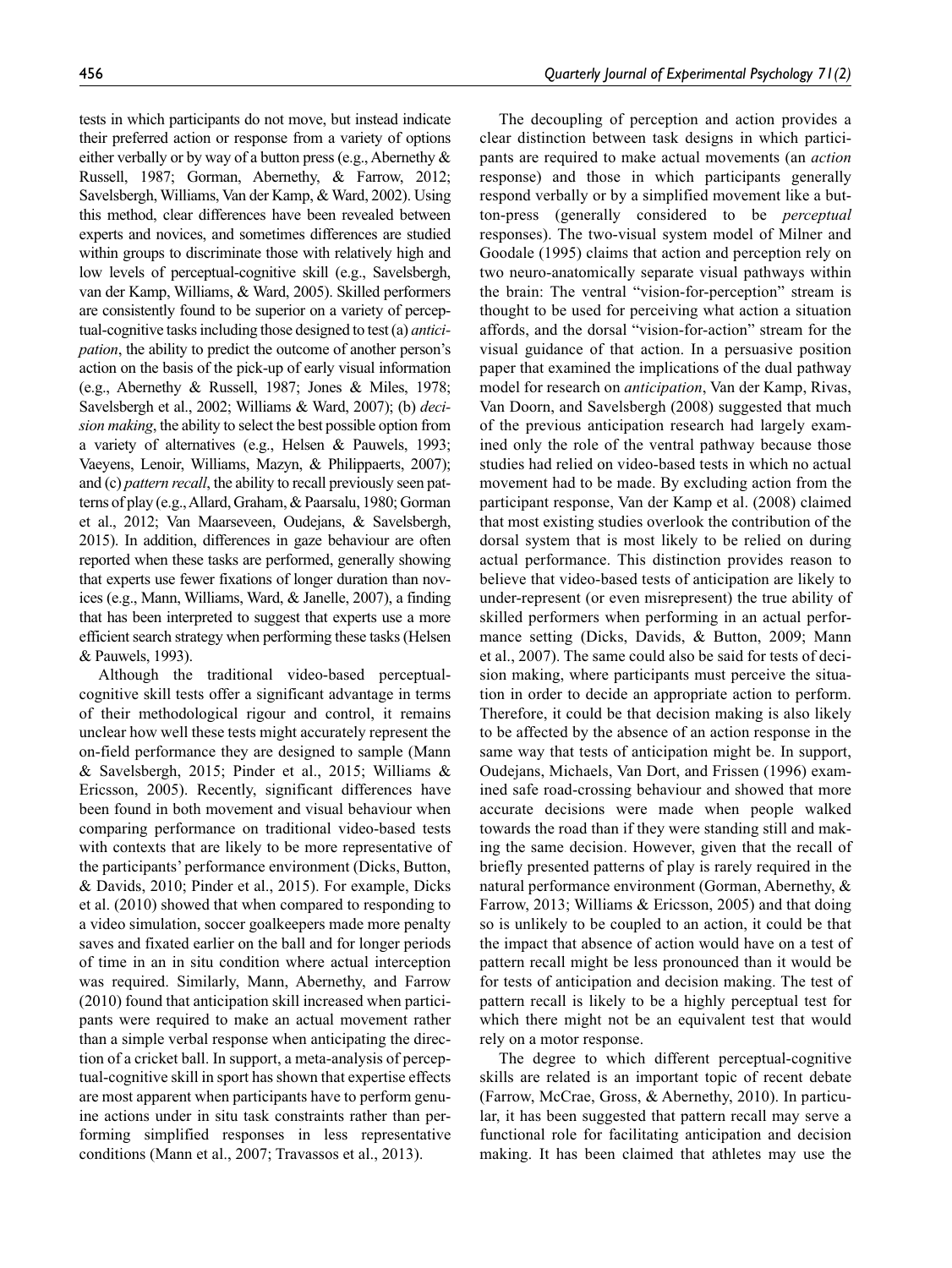locations of players to anticipate the next state of the pattern of play and to make an appropriate decision in response to this evolving pattern (Farrow et al., 2010; Gorman et al., 2012, 2013; Williams & Davids, 1995). This is a significant issue as it helps to reveal whether pattern recall, anticipation, and decision making are independent skills that should be acquired separately, or whether they are all related and underpinned by one underlying skill and thus similar cognitive processing (Gorman, Abernethy, & Farrow, 2015; North, Williams, Hodges, Ward, & Ericsson, 2009). Moreover, from a practical perspective, there would be no need to administer multiple tests if they were to be assessing the same underlying attribute. The majority of research to date has examined performance on the different tests of perceptual-cognitive skill independently (Williams & Ward, 2007), with only a few studies having searched for any relationship between those skills. One exception was a study by Farrow et al. (2010) who examined correlations between the anticipation and pattern recall skill of expert, intermediate, and novice rugby union players in line-outs. They found that pattern recall skill accounted for 40% of the variance in the anticipation task; however, when the level of expertise was accounted for they found that the correlation between anticipation and pattern recall remained for the intermediate and novice players only, and not for the experts. Farrow et al. consequently suggested that lesser skilled players use pattern recall when attempting to anticipate an evolving pattern, but for experts the contribution of pattern recall is diminished, and the anticipation task is processed in a different manner.

One possible way to better understand the degree to which different tests of perceptual-cognitive skill might be related, and thereby the underlying processes relied on when performing those tasks, is through the examination of gaze behaviour (Williams & Ericsson, 2005). In 1967, Yarbus first showed that gaze behaviour changes as a result of task requirements, even when the same visual stimulus is viewed (in that case stationary images). Similar results have been found within the sports domain; for example, Gorman et al. (2015) found differences in the gaze strategies of skilled basketball players when watching the same video footage for the purposes of decision making and pattern recall, and North et al. (2009) found differences in the gaze of soccer players when watching video clips for the purposes of pattern recognition and anticipation. Differences in gaze behaviour between the various tests has been interpreted to provide support for the idea that different processes underpin these contrasting perceptual-cognitive skills (North et al., 2009).

To better understand and improve high-level performance in dynamic motor tasks, the fundamental question of interest in establishing appropriate tests of perceptual-cognitive skill is whether performance on those tests predicts on-field performance. Existing studies have used the expert–novice comparison to show differences between skill levels, and assumed that those perceptual-cognitive skills for which there are differences must comprise an important element of expertise. It could be that some perceptual–cognitive skills are more related to the actual performance on the field than others, and this could depend on how well the separate tests reflect the processes that are needed for actual actions on the field. Therefore, in some studies, the relative weight of factors contributing to skilled performance have been examined—for example, Ward and Williams (2003) assessed young soccer players using a multidimensional battery of tests and found that anticipation and the use of situational probabilities (i.e., expectations of what is likely to happen next) were the best discriminating factors across the different skill groups. However, this expert–novice approach falls short of being able to provide direct evidence that performance on those tests is related to on-field performance. Rather, superior performance could be a consequence of experience in the game instead of being a contributing factor to expertise. As a result the relationship between these perceptual-cognitive skills and actual performance remains unclear (Ericsson, Patel, & Kintsch, 2000; Ericsson & Smith, 1991).

In the current study, we sought to examine how well performance in a complex time-constrained motor task could be predicted using representative tests of perceptualcognitive skill. To do so we assessed the in situ performance of young talented soccer players in a small-sided soccer game and related it to their performance on separate tests of anticipation, decision making, and pattern recall. Moreover we sought to determine the degree to which the three tests of perceptual-cognitive skill were related by exploring the correlations between the tests and the similarity of the gaze of participants when performing those tasks. If performance on the tests of perceptual-cognitive skill were to be highly predictive of on-field performance then strong within-group correlations should be found between the measures of perceptual-cognitive skill and individual performance in the small-sided games. Moreover, if performance on the three tests of perceptualcognitive skills were to be highly correlated with each other, then similarities in gaze behaviour when performing those tasks would be expected. Instead, if the degree to which the skills were to overlap would be low then significant differences in gaze would be expected when participants were performing those tasks. Insight into the degree to which the perceptual-cognitive skills overlap and how well these tests represent in situ performance helps to reveal whether those skills are underpinned by different cognitive processes, and may facilitate the development of an accurate method to evaluate performance in complex time-constrained motor tasks.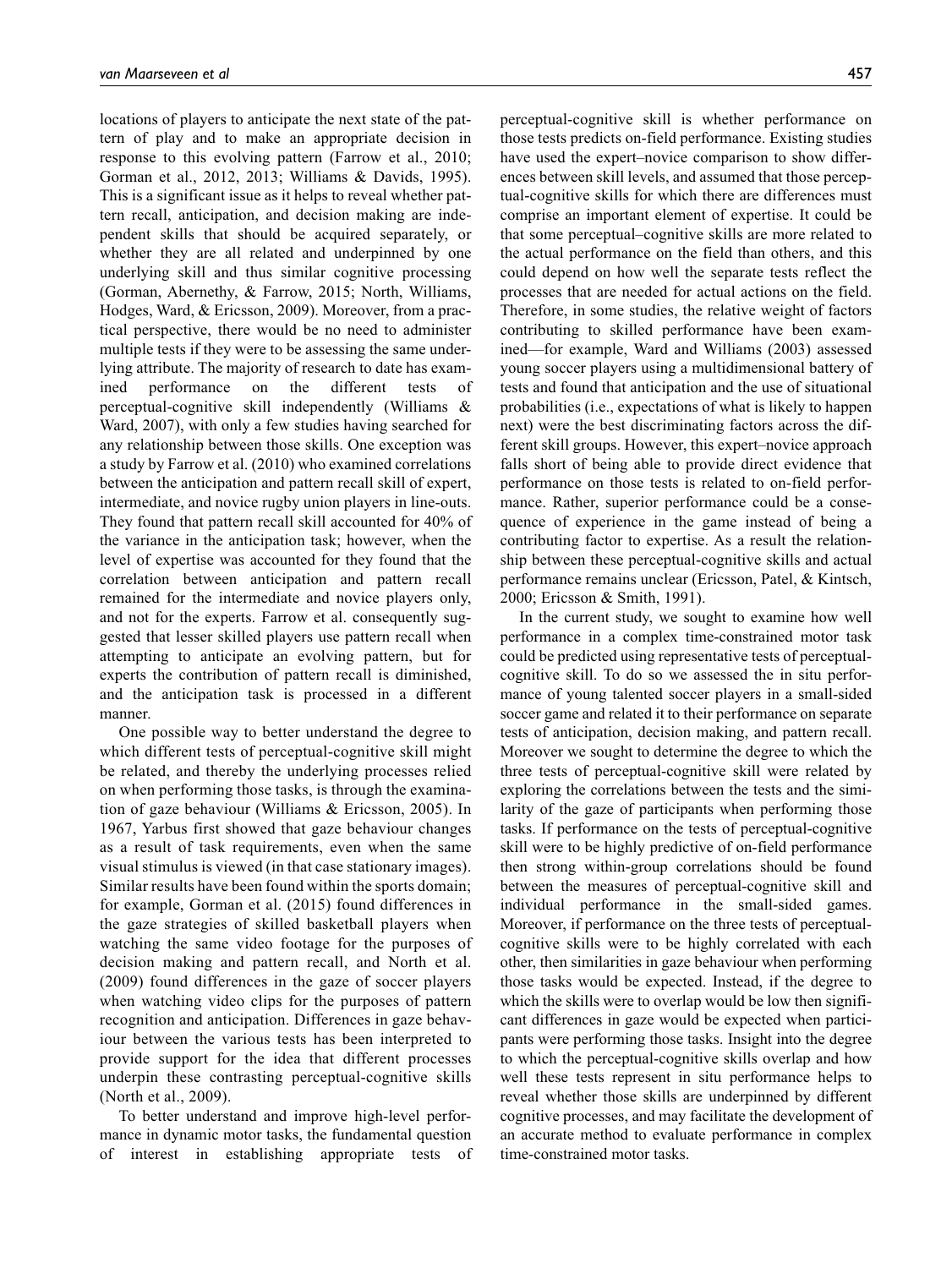

Figure 1. Snapshot of video clip of the small-sided game. Players are located at their specific starting positions. To view this figure in colour, please visit the online version of this Journal.

### **Experimental study**

#### *Method*

*Participants.* Twenty-two highly talented female soccer players from the national soccer talent team participated in the study  $(M<sub>age</sub>=16.3 \text{ years}, SD=1.1)$ . They trained about 15 to 20 hours a week and played in a high-level competition for men under 14 years of age and had an average of 9.8 years (*SD*=2.3) of soccer experience. The experiment was approved by the local ethics committee of the research institute, and all participants gave their written informed consent prior to the experiment; parental consent was provided for players younger than 18 years.

*In situ test.* The in situ test was identical to the one described by Van Maarseveen, Oudejans, and Savelsbergh (in press). The test comprised 3 versus 3 small-sided games (i.e., three attackers vs. two defenders and a goalkeeper) because these games are considered to comprise the basics of the game of soccer according to the Dutch Royal Soccer Association (KNVB; Dokter, 1993), and many more behavioural observations are possible in a given period of time when compared to an 11 versus 11 game (Davids, Araújo, Correia, & Vilar, 2013). Games were played on a field of  $40 \text{ m} \times 25 \text{ m}$  (field dimensions were advised by the head coach). The six players started at specific locations (Figure 1) and played according to the official soccer rules, including the use of the offside rule. In each test session participants played five times in each of the playing positions. In total, eight test sessions were conducted across 4.5 months, resulting in a total of 733 trials, an average of 34 trials per participant per playing position. The test sessions were video recorded using a Go-Pro Hero 3 camera (Black Edition, resolution 1920×1080 pixels, 30Hz; Go-Pro, USA) that was fixed on a 6.5-m high platform (Showtec LTB-200/6 Lifting Tower, The Netherlands) behind the goal being defended by the attacking team.

The performance of the participants was assessed using the notational system designed by Van Maarseveen et al.

(in press). In this system at any one point in time each player has one of three roles: attacker with ball, attacker without ball, and defender. For each role, the possible actions and outcomes as well as the a priori determined number of points a player earns when performing that action (and the consequent outcome) were determined by two experts with over 25 years of experience in coaching soccer at a national and international level (see Table 1). For example, when an attacker with the ball shoots at the goal but the shot is saved by the goalkeeper, the player earns nine points. A slightly different approach was used to evaluate the positioning of a player, with the duration of time that the player was open or marked being registered and used to calculate the percentage of time a player spent in each of the positioning categories ("Open, own half, centre"; "Open, own half, side"; "Open, opponents' half, centre"; "Open, opponents' half, side"; "Marked"). The overall score for positioning was calculated by multiplying the percentage of time in each category by the number of points allocated to that specific category (Table 1). For example, when a player was open in her own half, in the centre of the field, for 30% of the total time, then this player received  $0.30 \times 2=0.6$  points for this positioning category (for more details see Van Maarseveen et al., in press).

The video footage of the in situ test was analysed frame by frame so that all actions and the consequent outcomes were registered for each player on the field. Subsequently, performance scores were determined by calculating the average number of points per trial that a player received in each of the three roles, and summing those scores into an overall performance score. Van Maarseveen et al. (in press) validated the notational system on highly talented youth soccer players. Besides high content and ecological validity, they showed significant concurrent validity (i.e., correlation between the performance scores attained with the notational system and judgments of the head coach; τs>.397, *p*s<.05), construct validity (i.e., ability of the notational system to discriminate the high- and low-skilled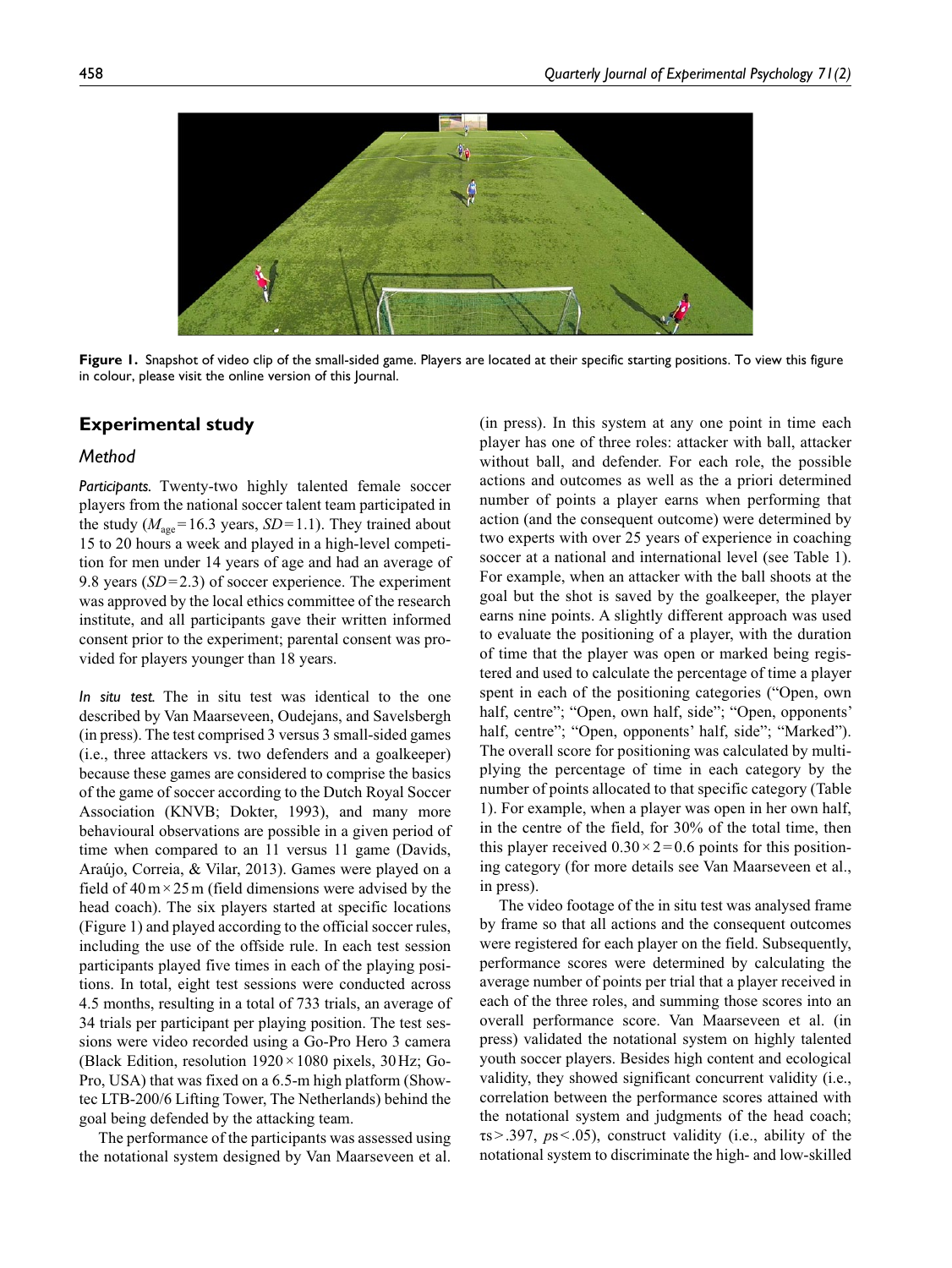| Role | Action                        | Outcome                                                       | Definition                                                                                                           | Points       |
|------|-------------------------------|---------------------------------------------------------------|----------------------------------------------------------------------------------------------------------------------|--------------|
|      | Attacker with ball            |                                                               |                                                                                                                      |              |
|      | Shooting                      |                                                               | The attacker shoots at goal and $\dots$                                                                              |              |
|      |                               | Goal                                                          | $\ldots$ scores                                                                                                      | 12           |
|      |                               | Blocked by defender                                           | the shot is blocked by a defender                                                                                    | 6            |
|      |                               | Saved by goalkeeper                                           | the shot is saved by the goalkeeper                                                                                  | 9            |
|      |                               | Post/crossbar                                                 | the ball hits the post or crossbar                                                                                   | 9            |
|      |                               | Wide/over                                                     | the ball goes wide or over the goal (within I m)                                                                     | 6            |
|      | Passing                       | Far wide/far over                                             | the ball goes far wide or over the goal (more than Im)<br>The attacker passes the ball                               | 0            |
|      |                               | Successful, towards teammate in<br>promising position         | and a teammate in a promising position receives the<br>ball                                                          | 5            |
|      |                               | Successful, forward                                           | forward to a teammate who receives the ball                                                                          | 2            |
|      |                               | Successful, backward                                          | sideways or backward to a teammate who receives the<br>ball                                                          | T            |
|      |                               | Intercepted                                                   | and a defender or goalkeeper intercepts the ball                                                                     | 0            |
|      |                               | Offside                                                       | towards a teammate in offside position                                                                               | 0            |
|      |                               | Out of play                                                   | $\ldots$ out of play                                                                                                 | 0            |
|      | Dribbling                     |                                                               | The attacker moves the ball, after receiving and prior to<br>passing/shooting, (without a near defender) and         |              |
|      |                               | Maintain ball possession, towards<br>promising position       | the attacker maintains ball possession and moves<br>towards a promising position                                     | 5            |
|      |                               | Maintain ball possession, forward                             | the attacker maintains ball possession and moves<br>forwards                                                         | $\mathbf{2}$ |
|      |                               | Maintain ball possession, to the<br>side or backward          | the attacker maintains ball possession and moves to the<br>side or backwards                                         | ı            |
|      |                               | <b>Ball possession lost</b>                                   | the attackers loses ball possession                                                                                  | 0            |
|      | Offensive<br>I:I duel         |                                                               | The attacker with ball and defender approach within I m,<br>the defender is next to or in front of the attacker, and |              |
|      |                               | Attacker wins and overtakes                                   | the attacker wins the duel and overtakes the defender                                                                | 5            |
|      |                               | Attacker retains ball possession                              | the attacker maintains ball possession but does not                                                                  | 3            |
|      |                               | but goes back                                                 | overtake the defender                                                                                                |              |
|      |                               | Defender plays ball out of play                               | the defender plays the ball out of play                                                                              | 2            |
|      |                               | Defender wins ball possession and<br>can continue directly    | the defender conquers ball possession and is able to<br>continue to play immediately                                 | 0            |
|      |                               | Defender wins ball possession but<br>cannot continue directly | the defender conquers ball possession and is not able<br>to continue to play immediately                             | 0            |
|      | Receiving                     |                                                               | The attacker receives the ball and                                                                                   |              |
|      |                               | Under control                                                 | controls it                                                                                                          |              |
|      |                               | Out of control                                                | does not control it                                                                                                  | 0            |
|      | Foul<br>Attacker without ball |                                                               | The attackers makes a foul                                                                                           | 0            |
|      | Running<br>action             |                                                               | The attacker off the ball accelerates or moves in another<br>direction than the flow of the game and                 |              |
|      |                               | Defender follows, creating more<br>space for ball carrier     | a defender follows the attacker, hereby creating more<br>space for the ball carrier                                  | 2            |
|      |                               | Got open on own half                                          | the attacker gets open on his own half of the playing<br>field                                                       | 2            |
|      |                               | Got open on opponent's half                                   | the attacker gets open on the opponents' half of the<br>playing field                                                | 4            |
|      |                               | Wrong direction/timing                                        | the attacker does not get open and the defender does<br>not follow him                                               | 0            |
|      | Offside                       |                                                               | The attacker is in offside position                                                                                  | 0            |
|      | In promising                  |                                                               | The attacker is in a promising position-that is, inside the                                                          | 7            |
|      | position                      |                                                               | penalty box, and a 2-m-wide line from the attacker towards<br>the goal is open                                       |              |

**Table 1.** Actions, outcomes, definitions, and allocation of points of notational system.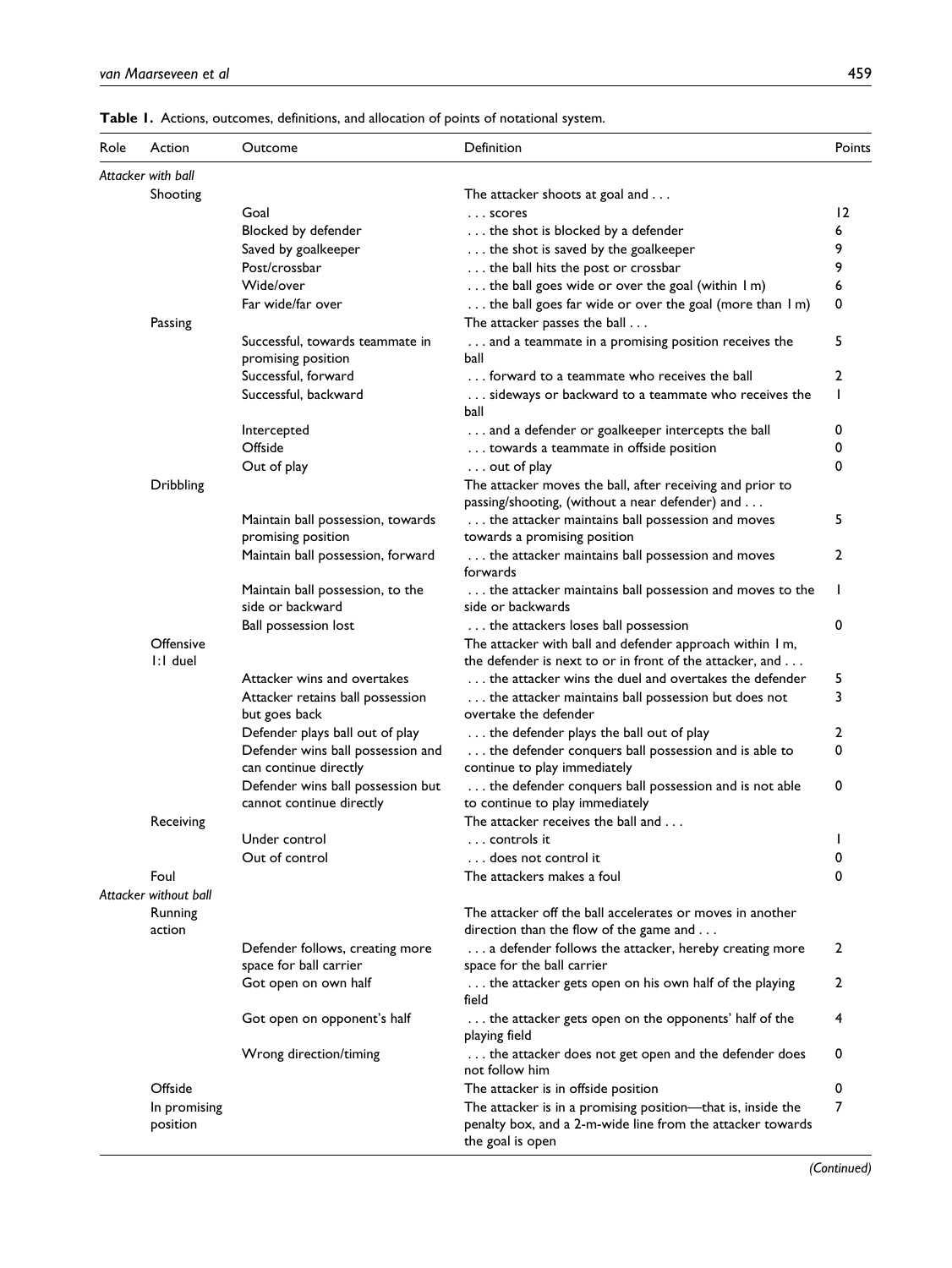|  | Table I. (Continued) |  |
|--|----------------------|--|
|  |                      |  |

| Role     | Action                | Outcome                                                       | Definition                                                                                                                  | Points         |
|----------|-----------------------|---------------------------------------------------------------|-----------------------------------------------------------------------------------------------------------------------------|----------------|
|          | Foul<br>Positioning   |                                                               | The attacker off the ball makes a foul<br>A 1-m-wide line from the ball carrier to the attacker off the<br>ball is $\ldots$ | 0              |
|          |                       | Open, own half, centre                                        | open, and the attacker off the ball is on his own half of<br>the field and in the centre                                    | $\overline{2}$ |
|          |                       | Open, own half, side                                          | open, and the attacker off the ball is on his own half of<br>the field and at the side                                      | $\mathbf{I}$   |
|          |                       | Open, opponents' half, centre                                 | open, and the attacker off the ball is on the opponents'<br>half of the field and in the centre                             | 5              |
|          |                       | Open, opponents' half, side                                   | open, and the attacker off the ball is on the opponents'<br>half of the field and at the side                               | 3              |
|          |                       | Marked                                                        | marked by a defender                                                                                                        | 0              |
| Defender |                       |                                                               |                                                                                                                             |                |
|          | Defensive<br>I:I duel |                                                               | The defender and attacker with ball approach within I m,<br>the defender is next to or in front of the attacker, and        |                |
|          |                       | Attacker wins and overtakes                                   | the attacker wins the duel and overtakes the defender                                                                       | 0              |
|          |                       | Attacker retains ball possession<br>but goes back             | the attacker maintains ball possession but does not<br>overtake the defender                                                | 2              |
|          |                       | Defender plays ball out of play                               | the defender plays the ball out of play                                                                                     | 2              |
|          |                       | Defender wins ball possession and<br>can continue directly    | the defender conquers ball possession and is able to<br>continue to play immediately                                        | 6              |
|          |                       | Defender wins ball possession but<br>cannot continue directly | the defender conquers ball possession and is not able<br>to continue to play immediately                                    | 4              |
|          | Defensive<br>pressure |                                                               | The defender accelerates towards the attacker with ball and<br>approaches within 2m (and more than 1m) and                  |                |
|          |                       | Attacker goes forward                                         | the attacker with ball moves forward                                                                                        | 0              |
|          |                       | Attacker goes backward                                        | the attacker with ball moves to the side or backwards                                                                       | 3              |
|          |                       | Towards I: I duel                                             | the defender approaches to within I m, and a 1:1 duel<br>follows                                                            | $\mathbf{2}$   |
|          | Intercepting          |                                                               | The defender intercepts a pass and                                                                                          |                |
|          |                       | Under control                                                 | controls the ball                                                                                                           | 6              |
|          |                       | No control                                                    | does not control the ball                                                                                                   | 2              |
|          | Blocking<br>shot      |                                                               | The defender blocks a shot at goal and                                                                                      |                |
|          |                       | Defender got ball possession                                  | the defender gains ball possession                                                                                          | 5              |
|          |                       | Defender got no ball possession                               | the attackers maintain ball possession                                                                                      | $\mathbf{2}$   |
|          | Offside trap          |                                                               | The last defender steps forward to put an attacker offside<br>and $\ldots$                                                  |                |
|          |                       | Well executed                                                 | the defender wins ball possession due to offside                                                                            | 3              |
|          |                       | Not well executed                                             | the timing is not correct, and thus the attackers<br>maintain ball possession                                               | -3             |
|          | Foul                  |                                                               | The defender makes a foul $\ldots$                                                                                          |                |
|          |                       | Inside penalty area                                           | inside the penalty area                                                                                                     | -9             |
|          |                       | Own half                                                      | $\ldots$ on his own half                                                                                                    | -6             |
|          |                       | Opponent's half                                               | on the opponents' half                                                                                                      | $-3$           |

Note: Reproduced from Van Maarseveen et al. (in press) with permission.

players, *t*s>2.505, *p*s<.05, *r*s>.69), and reasonably good intra- and inter-observer reliability (intra: mean percentage of error=5.7%, correlation *r*s>.87, *p*s<.001; inter: mean percentage of error=13.7%, correlation *r*s>.89, *p*s<.001, except for one category of positioning *r*=.39, *p*<.05). Two participants did not participate in the in situ test because of injury and therefore were excluded from the study.

#### *Perceptual-cognitive skill tests*

*Stimulus materials*. The test stimuli for the perceptualcognitive skill tests were identical to those used by Van Maarseveen et al. (2015) and consisted of short video clips (5 to 10 seconds) of similar 3 versus 3 small-sided games to those experienced in the in situ test, but recorded one year earlier. The video images were recorded using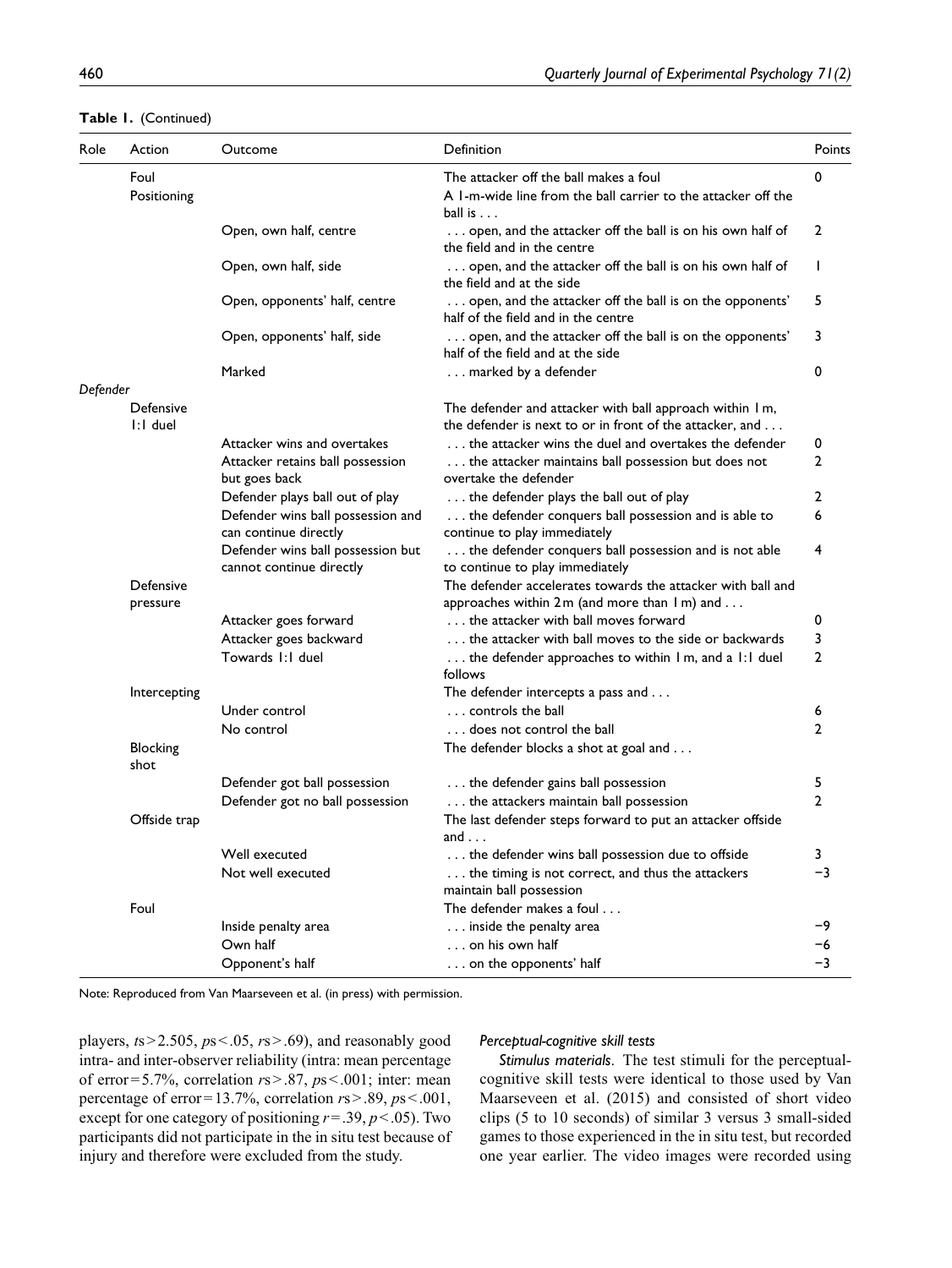the same camera set-up as that employed during the in situ tests—that is, an elevated camera behind the goal defended by the attacking team. The elevated filming position was used to give a good overview of the situation and to help the participants in perceiving depth (Mann, Farrow, Shuttleworth, & Hopwood, 2009). The video clips ended at a decisive moment in the game (i.e., the onset of a shot, pass, or dribble). In order to mask irrelevant distracting features (e.g., other players who did not participate), the area outside the playing field was made black using Adobe Premiere Elements 9 (see Figure 1). To ensure that the video clips contained structured game play exemplifying the participants' level of play, two highly experienced soccer coaches (each held the highest coaching qualifications in the country and had over 25 years of coaching experience at national and international level) independently rated the video clips on a 10-point Likerttype scale  $(0=$ completely unstructured,  $10=$ completely structured), and only clips rated by both coaches with scores 7 or higher were selected (cf. Gorman et al., 2012, 2013; North & Williams, 2008; North et al., 2009).

Fourteen video clips were selected and were included in three occlusion conditions in the anticipation and decisionmaking test: occluded at the moment of foot–ball contact, and 100ms (3 frames) prior to and 100ms (3 frames) after foot–ball contact, as is a common way to test anticipation and decision-making skill (cf. Williams, Davids, & Williams, 1999). For the pattern recall test the moment of occlusion is arbitrary (as long as it occurs at a moment of structured game play), and therefore only the 14 video clips occluded at the moment of foot–ball contact were used in this test. Two additional video clips were selected as familiarization trials and were used in each test.

*Procedure*. Participants performed the perceptualcognitive skill tests while seated in front of a large screen (i.e., the distance between the participant and the screen was about 2.5m) onto which a projector (ASK Proxima C175, resolution  $1024 \times 768$ ) displayed the video clips with an image that subtended a viewing angle of approximately 23° horizontally and 18° vertically. The participants wore SensoMotoric Instruments (SMI; Teltow, Germany) Eye Tracking Glasses, a binocular eye tracking device that recorded eye movements at 24Hz. A one-point calibration (as advised by the manufacturer) using a small cross in the centre of the screen was performed before starting each perceptual-cognitive skill test. Each test started with instructions and two familiarization trials. The test video clips were displayed in random order, and the order of the tests was counterbalanced across participants.

The video clips were displayed, and in the anticipation and decision-making tests the clips were replaced immediately afterwards with a response slide showing buttons for four possible options: shoot, dribble, pass to the left teammate, and pass to the right teammate. In the anticipation test,

the participants had to select the option that they thought the ball carrier in the video clip was going to perform at the moment of occlusion, and in the decision-making test, the participants had to select what they thought was the best option for the ball carrier. In the pattern recall test, at the moment of occlusion the video clips were replaced with an image of a blank playing field. The participants were asked to recall the last seen positions of the players and the ball by dragging Xs, Os, and a small star towards the respective positions of the defenders, attackers, and the ball (see also Van Maarseveen et al., 2015). No instructions were given about the speed of response, and hence no analyses were conducted on response times.

*Data analysis.* For the decision-making test, the correct responses were determined by two highly experienced soccer coaches (taking into account the average playing level of the participants) until consensus was reached for every trial. Response accuracy was calculated by the number of correct responses divided by the number of trials, for both the decision-making and the anticipation test.

Since previous research on pattern recall tests have shown that (a) experienced athletes anticipate the locations of the players further in advance of their actual finishing point (Gorman et al., 2012; Van Maarseveen et al., 2015), and (b) the disruptive effects of the 2D perspective of the video clip should be taken into account (Van Maarseveen et al., 2015), we assessed anticipatory pattern recall scores and used two methods to correct for the perspective effects: real-world coordinates and geometric pattern features, identical to those in Van Maarseveen et al. (2015). For the real-world coordinates method, the pixel coordinates were first transformed into real-world coordinates (using Direct Linear Transformation; Abdel-Aziz & Karara, 1971), and then the spatial error of the recalled player positions was calculated for the final frame of the video clip and for 60 subsequent frames. The smallest recall error was identified and was recorded as the *anticipatory recall score*. For the geometric pattern features method, the angles between the three attackers and the angles between the three defenders were calculated and compared to the answer templates of the final frame and the 60 subsequent frames. The smallest average error across the attackers and defenders indicated the *anticipatory pattern feature* score.

Malfunctioning of the eye-tracker (e.g., calibration problems) reduced the amount of gaze behaviour data. With our main focus being to analyse differences in gaze behaviour between the three perceptual-cognitive tests, gaze behaviour data of a particular video clip were only included in the analyses if they were available for all three tests for a particular participant. This means that only video clips occluded at the moment of foot–ball contact could be included to make valid comparisons across the three test-types, as this occlusion condition was the only one used in the test of pattern recall). This resulted in a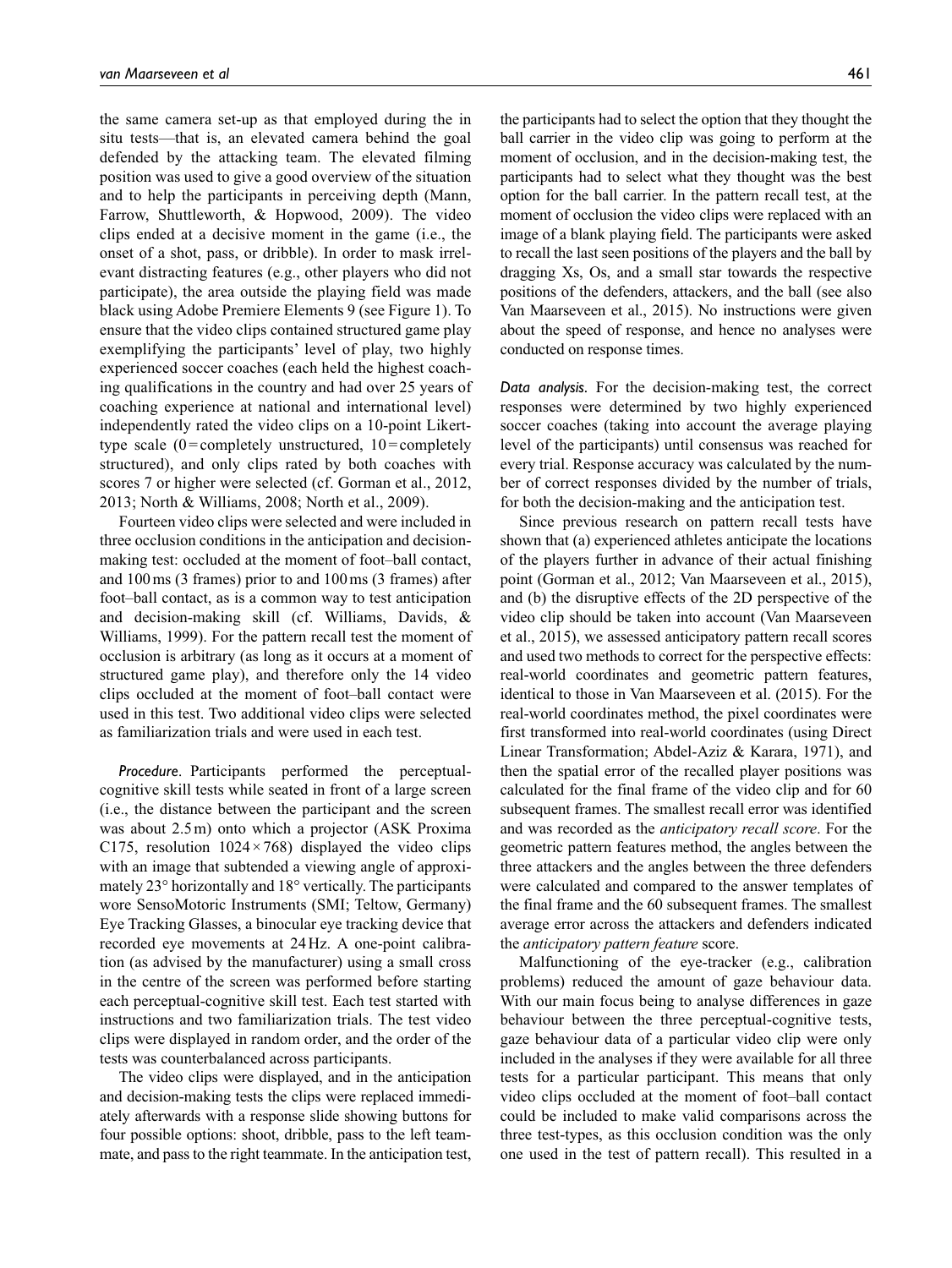total of 264 trials (88 video clips  $\times$  3 tests) originating from 13 participants.

The gaze behaviour was analysed frame by frame for the duration of the video clips. A fixation was defined as gaze maintained on any area of the video display for a period equal to or in excess of 125ms or three sequential frames (cf. Savelsbergh et al., 2002; Vaeyens, Lenoir, Williams, Mazyn, et al., 2007; Vaeyens, Lenoir, Williams, & Philippaerts, 2007; Williams & Davids, 1998). The gaze behaviour of 30 randomly selected trials (i.e., 11%) was recoded by the same experimenter to assess intra-rater reliability, and a second experimenter independently coded 35 random trials (i.e., 13%) to determine inter-rater reliability. The intra-rater and inter-rater reliability both indicated good to almost perfect agreements (Hallgren, 2012),  $\kappa$ =.86 and  $\kappa$ =.79, respectively.

For each of the three tests, the four commonly used dependent variables, *search rate*, *fixation duration*, *percentage viewing time*, and *fixation order*, were calculated for each trial and were then averaged to provide a mean value for each participant. Search rate was defined as the number of fixations per second, the mean fixation duration was determined per trial, and the percentage viewing time was calculated as the percentage of total viewing time spent on each of 10 areas of interest: attacker in possession of the ball (AB), attacker without ball (A), defender (D), goal keeper (GK), ball (B), field/space (F), central spot in field/space (CF), attacker with ball closely marked by defender (AB/D), attacker without ball closely marked by defender (A/D), and other (O). The fixation order referred to the search strategy that was used by the participants and was calculated for each trial as the number of times per second that participants alternated their gaze between the player in possession of the ball, some other area in the video clip, and back to the player in possession of the ball (cf. Vaeyens, Lenoir, Williams, Mazyn, et al., 2007; Vaeyens, Lenoir, Williams, & Philippaerts, 2007; Williams & Davids, 1998; Williams, Davids, Burwitz, & Williams, 1994).

To gain more insight into the visual search strategies of the participants, we analysed to what degree the gaze behaviour was structured or randomly distributed by calculating *gaze entropy* (Allsop & Gray, 2014; Button, Dicks, Haines, Barker, & Davids, 2011; Ryu, Mann, Abernethy, & Poolton, 2016) for each test for each participant. To do this, we first calculated the number of fixation transitions between the 10 areas of interest by producing a first-order transition frequency matrix of *p*(*i* to *j*), in which *i* represents the area of interest before the transition, and *j* represents the area of interest after the transition. Separate matrices were calculated for each participant and for each test, and these were converted into conditional transition probability matrices of *p*(*j*|*t*), which gives a first-order Markov process where the probability of fixating on the *j*th area of interest is calculated, given that the previous

fixation was on the *i*th area of interest. Gaze entropy can then be calculated using Ellis and Stark's (1986) equation:

Entropy = 
$$
\sum_{i=1}^{n} p(i) \left[ \sum_{j=1}^{n} p(j|i) \log_2 p(j|i) \right]
$$

In which  $p(i)$  is the zero-order probability of fixating on the *i*th area of interest (based on the percentage of total viewing time towards it),  $p(j|i)$  is the conditional probability of viewing area of interest *j* if the previous fixation was on area *i*, and *n* is the number of areas of interest (i.e., 10 in the current study). A higher entropy value represents a greater level of randomness in the gaze behaviour.

*Statistical analyses.* We performed some manipulation checks to examine the internal validity of the perceptualcognitive skill tests and any learning effects as a result of watching the same video clips multiple times. For both the anticipation and decision-making tests, the accuracy scores of the three occlusion conditions (i.e., −100ms, 0ms, and +100ms) were subjected to a repeated measures analysis of variance (ANOVA). To analyse whether there was a learning effect due to the repeated presentation of each of the 14 clips within one test, a repeated measures ANOVA was conducted on the accuracy scores of the first, second, and third presentation of the clips within the anticipation test and decision-making test separately. In addition, the accuracy scores of participants performing a test as the first, second, or third test were compared for each perceptual-cognitive skill test using one-way ANOVAs to check whether there was any learning effect as a result of using the same video clips in all three perceptual-cognitive skill tests.

Pearson's correlation coefficients were calculated to investigate the relationship between the performance scores in situ and in the three tests of perceptual-cognitive skill, and for any relationship between the in situ performance scores and the gaze measures on the three tests. Also, a regression analysis was performed to examine whether the in situ performance score could be predicted by the perceptual-cognitive skill test scores. Moreover, we performed a median split on the in situ performance scores and used independent samples *t*-tests to see whether there were any differences in how the best and worst performing players in situ fared on the tests of perceptual-cognitive skill, and, vice versa, we performed median splits on the performance scores of the tests of perceptual-cognitive skill and examined whether there were any differences in the in situ performance scores. Mean values for the gaze behaviour variables search rate, fixation duration, fixation order, and entropy were compared across the three perceptual-cognitive tests using separate three-way repeated measures ANOVAs. Percentage viewing time was analysed using a 10 (area of interest)  $\times$  3 (perceptual-cognitive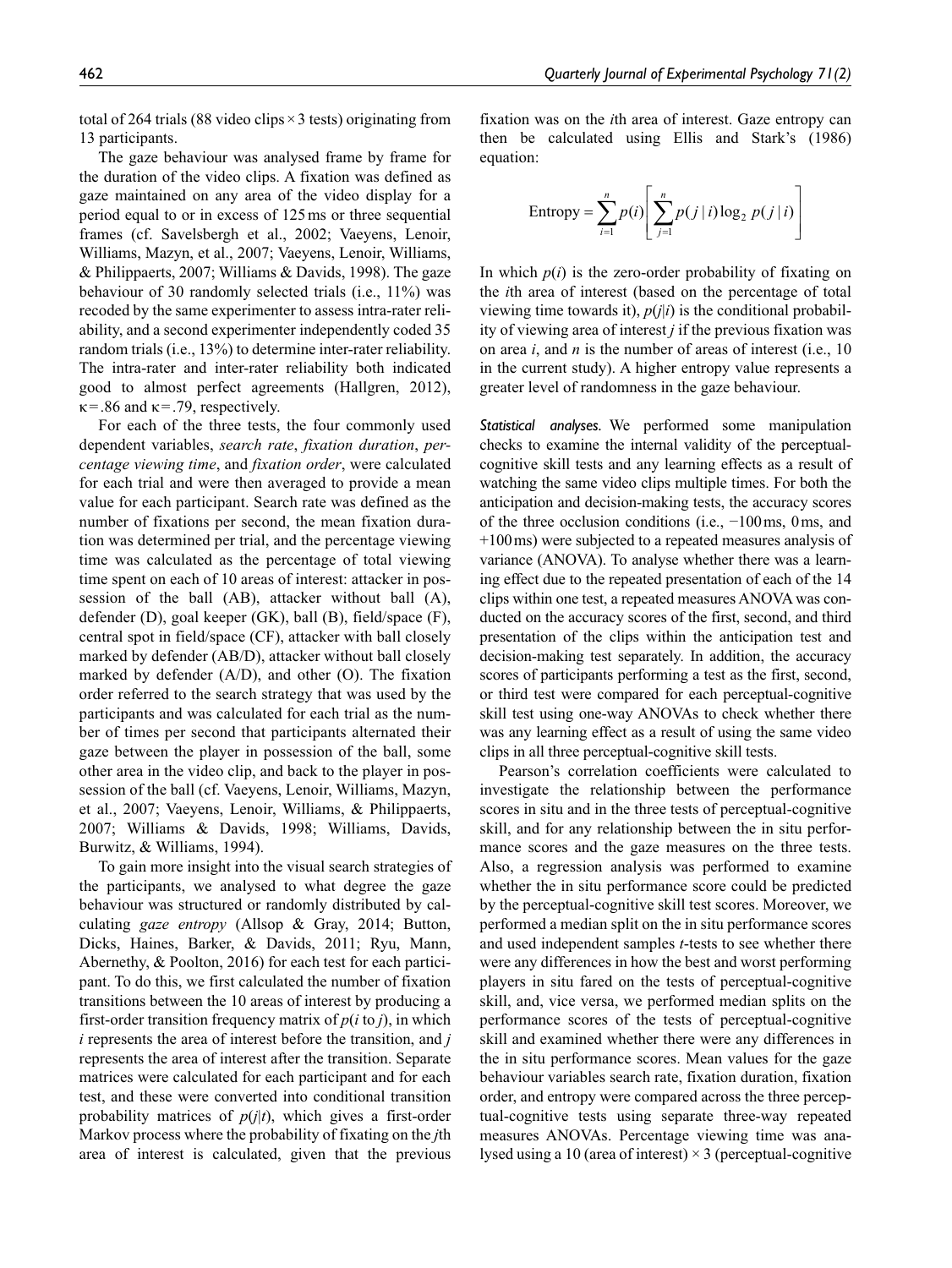skill test) ANOVA with repeated measures on both factors. A Greenhouse–Geisser correction was applied to the degrees of freedom when the assumption of sphericity was violated.

#### *Results*

#### *Manipulation checks*

*Occlusion*. For the anticipation test, there was a significant effect of occlusion time on the accuracy scores, *F*(1.58, 33.16) = 10.351,  $p < .001$ ,  $\eta_p^2 = .330$ . Pairwise comparisons revealed that the –100-ms occlusion condition was more difficult ( $M=64.6\%$ ,  $SD=10.5$ ) than the 0-ms ( $M=71.1\%$ , *SD*=10.2) and +100-ms (*M*=74.0%, *SD*=9.2) occlusion conditions  $(p<.001; p<.05$ , respectively). There was no difference between the 0-ms and +100-ms occlusion  $(p=0.726)$ . For the decision-making test, there was no significant effect of occlusion on the decision-making test scores,  $F(2, 42) = 0.554$ ,  $p = .579$ ,  $\eta_p^2 = .026$ .

*Learning effects*. No significant differences were found between the accuracy scores of the individual *video clips* that the participants saw for the first, second, or third time in the anticipation test,  $F(2, 42) = 0.319$ ,  $p = .729$ ,  $n_p^2 = .015$ , nor in the decision-making test,  $F(2, 42)=1.144$ ,  $p=.328$ ,  $\eta_{\rm p}^2$  = .052. The order in which the three *tests* were presented had no impact on the results, with no significant differences found between participants who performed each test as the first, second, or third of the three tests (anticipation test,  $p = 0.334$ ,  $\eta_p^2 = 0.109$ ; decision-making test,  $p = .646$ ,  $\eta_p^2 = .045$ ; or pattern recall test expressed in real-world coordinates,  $p = .936$ ,  $\eta_p^2 = .007$ , or pattern recall features,  $p = .409$ ,  $\eta_p^2 = .090$ ). Thus, there were no learning effects during or across the tests as a result of repetitively watching the same video clips.

*Relationship between performance on the in situ and perceptual-cognitive skill tests.* The correlations between the in situ performance score and the scores for the anticipation, decision-making, and pattern recall tests can be found in Table 2. There were no significant correlations between the in situ performance score and any of the three tests of perceptual-cognitive skill (*r*s<.262, *p*s>.265). No significant regression equation was found that could predict the in situ performance score on the basis of performance in the perceptual-cognitive skill tests,  $F(4, 15)=1.074$ , *p*=.404. Furthermore, after a median split on the in situ performance scores had been performed, the performance of the high- and low-performing participants was compared on the perceptual-cognitive skill tests. There were no significant differences between the best and worst performing players on the anticipation test,  $t(18)=0.310$ , *p*=.760, *d*=0.15, decision-making test, *t*(18)=−0.882, *p*=.389, *d*=0.42, and pattern recall test expressed in realworld coordinates, *t*(18)=1.309, *p*=.207, *d*=0.62, or

expressed in pattern features,  $t(18)=0.087$ ,  $p=.932$ , *d*=0.04. And vice versa, after performing median splits on the performance scores of the perceptual-cognitive skill tests, no differences were found between the best and worst performing players on the in situ test, *ts*<0.960, *p*s>.350, *d*s<0.46.

The correlations between performance on the three tests of perceptual-cognitive skill can also be found in Table 2. Again there were no significant relationships between performance on any of the three tests (*r*s<.354, *p*s>.106). The only significant correlation was a predictable one between the two varieties of pattern recall score (*r*=.553, *p* < .05)—that is, the pattern recall score expressed in realworld coordinates and the pattern recall score expressed in pattern features.

The correlations between the in situ performance score and the gaze behaviour variables of the perceptual-cognitive skill tests can be found in Table 3. Again almost none of the gaze variables were significantly related to in situ performance, with the exception being a significant correlation between the in situ performance score and the percentage of time the participants watched the ball during the decision-making test (*r*=−.662, *p*<.05), indicating that participants who scored high on the in situ test watched the ball *less* during the decision-making test.

#### *Gaze behaviour*

*Search rate*. The mean search rate (and *SD*) for each test is displayed in Figure 2A. There was a significant effect of test on the mean search rate,  $F(2, 24) = 10.021$ ,  $p < .001$ ,  $\eta_p^2$  = 455. Post hoc Bonferroni corrected pairwise comparisons revealed that the differences were largely a result of the differences in gaze when performing the test of pattern recall. Participants made significantly more fixations per second during the pattern recall test than they did during the anticipation test ( $p < .05$ ,  $d = 1.18$ ), and the difference between the pattern recall test and the decisionmaking test approached significance ( $p = .077$ ,  $d = 0.80$ ). The difference between the anticipation test and the decision-making test was not significant  $(p=184, d=0.44)$ .

*Fixation duration*. The mean fixation duration (and *SD*) for each test is displayed in Figure 2B. There was a significant effect of test on the mean fixation duration, *F*(2, 24)=6.753, *p* < .05,  $\eta_p^2$  = .360. Again the post hoc Bonferroni corrected pairwise comparisons revealed that the differences in fixation duration were largely a result of fixations of shorter duration during the test of pattern recall: The fixation duration was significantly shorter during the test of pattern recall than it was during the test of anticipation ( $p < .05$ ,  $d=0.98$ ), and the differences with the decision-making test approached significance  $(p=.059, d=0.68)$ . The mean fixation durations during the decision-making test and anticipation test were not significantly different ( $p = .915$ ,  $d = 0.26$ ).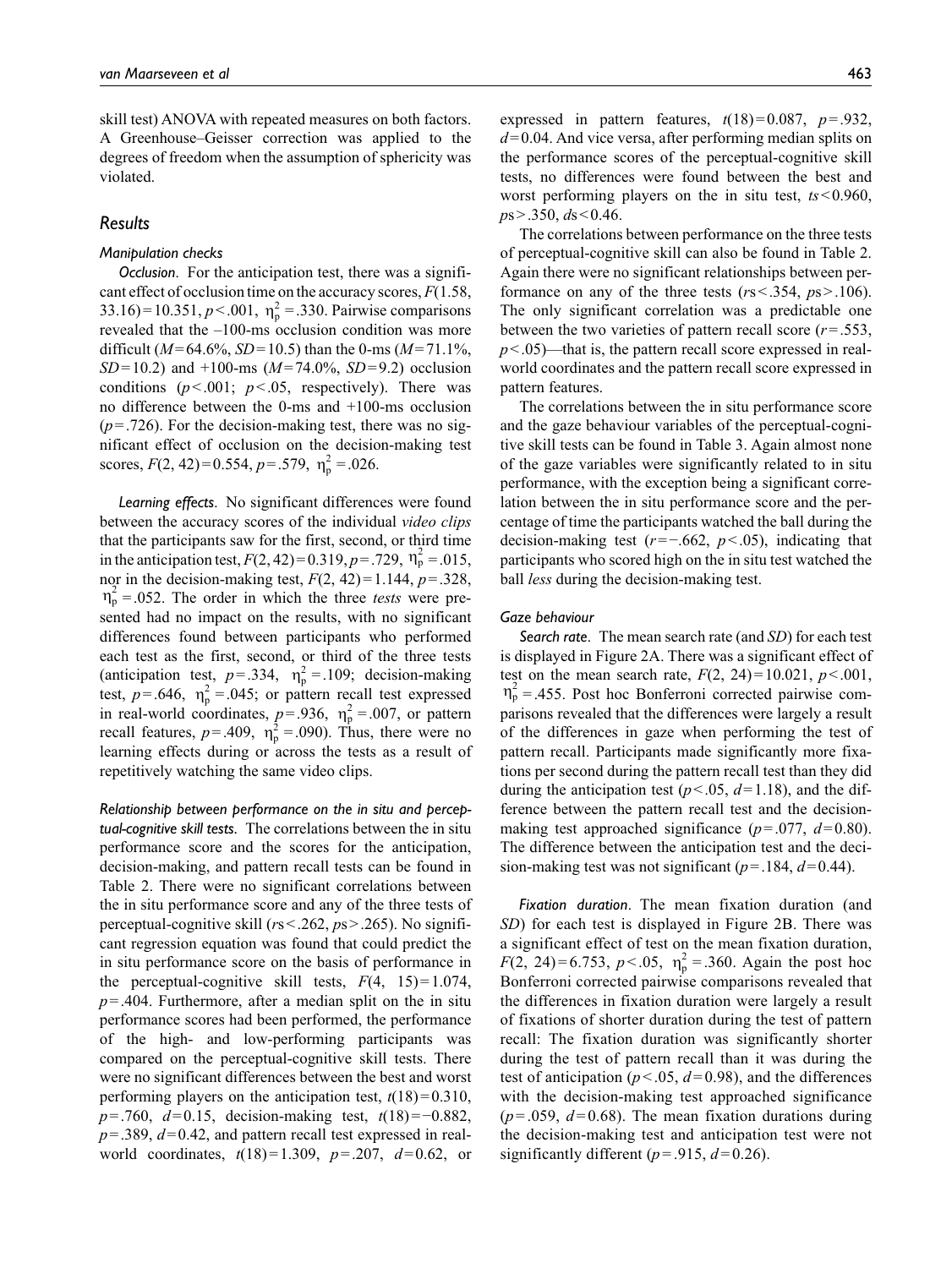|   | ້                                     |         |         |      |       |
|---|---------------------------------------|---------|---------|------|-------|
|   | Test                                  |         |         |      |       |
|   | In situ score                         |         |         |      |       |
| 2 | Anticipation                          | .138    |         |      |       |
| 3 | Decision making                       | $-.204$ | .017    |      |       |
| 4 | Pattern recall real world coordinates | .262    | $-.354$ | .273 |       |
| 5 | Pattern recall features               | .079    | $-.085$ | .306 | .553* |

**Table 2.** Correlations between in situ score and anticipation, decision-making, and pattern recall scores.

Note: 1-4 across the top equal 1-4 reported in the first column. \**p*<.05.

**Table 3.** Correlations between in situ score and gaze behaviour on the anticipation, decision-making, and pattern recall tests.

| Gaze variable     | Anticipation | Decision making | Pattern recall |  |
|-------------------|--------------|-----------------|----------------|--|
| Search rate       | .090         | .103            | .350           |  |
| Fixation duration | .031         | .101            | $-.330$        |  |
| Fixation order    | .261         | $-.590$         | .207           |  |
| Entropy           | .373         | .468            | .384           |  |
| Area of interest  |              |                 |                |  |
| AB                | .299         | .190            | .342           |  |
| A                 | $-.272$      | $-.241$         | $-.041$        |  |
| D                 | .028         | .209            | $-.463$        |  |
| GK                | $-.208$      |                 | .104           |  |
| В                 | $-.059$      | $-.662*$        | $-174$         |  |
| F                 | .068         | .219            | .281           |  |
| CF                | .074         | .569            | .004           |  |
| A/D               | .250         | $-.215$         | $-.207$        |  |
| AB/D              | $-.040$      | $-.223$         | $-.373$        |  |
| $\circ$           | $-.267$      | $-.030$         | .181           |  |

Note: Areas of interest: Attacker in possession of the ball (AB), attacker without ball (A), defender (D), goal keeper (GK), ball (B), field/space (F), central spot in field/space (CF), attacker without ball closely marked by defender (A/D), attacker with ball closely marked by defender (AB/D), and other (O). \**p*<.05.

*Fixation order*. The mean fixation order (and *SD*) for each test is displayed in Figure 2C. There was a significant effect of test on the mean fixation order,  $F(2, 24) = 6.5510$ ,  $p < .05$ ,  $\eta_p^2 = .353$ . Post hoc Bonferroni corrected pairwise comparisons revealed the difference to be a result of significantly fewer fixation shifts (from the ball carrier to another location and back) in the test of pattern recall than in the test of decision making  $(p<0.05, d=1.34)$ . There were no differences in fixation order between the decisionmaking and the anticipation test, and between the pattern recall test and the anticipation test  $(p=.433, d=0.55;$ *p*=.112, *d*=0.94, respectively).

*Gaze entropy*. The mean gaze entropy (and *SD*) for each test is displayed in Figure 2D. The test performed by the participant had a significant effect on gaze entropy, *F*(2, 24)=8.638,  $p < .05$ ,  $\eta_p^2 = .419$ . Again the difference was largely a result of a difference in the test of pattern recall, with gaze entropy being significantly higher, and thus less structured, in the test of pattern recall than it was in the test of anticipation ( $p$ <.001,  $d$ =0.72). The difference

in entropy between the tests of anticipation and decision making approached significance  $(p=0.078, d=0.54)$ . The entropy during the decision-making test and the pattern recall test did not differ  $(p=.826, d=0.27)$ .

*Percentage viewing time*. The percentage viewing time per area of interest, separated for each test, is displayed in Figure 3. A significant main effect was found for area of interest,  $F(9, 108) = 94.208$ ,  $p < .001$ ,  $n_p^2 = .887$ , but this was overridden by a significant area of Interest × Test interaction effect,  $F(18, 216) = 11.835$ ,  $p < .001$ ,  $n_p^2 = .497$ . Post hoc analyses revealed that once again the differences were largely due to differences in the test of pattern recall, with participants looking less at the attacker with ball than they did during the tests of anticipation and decision making (both *p*s<.001, *d*s>2.26). Participants looked more at a central location in the visual field during the pattern recall test than during the other tests (both *p*s<.05, *d*s>1.55), and they tended to look less at the attackers without the ball during the pattern recall test than during the anticipation test ( $p = .061$ ,  $d = 0.97$ ).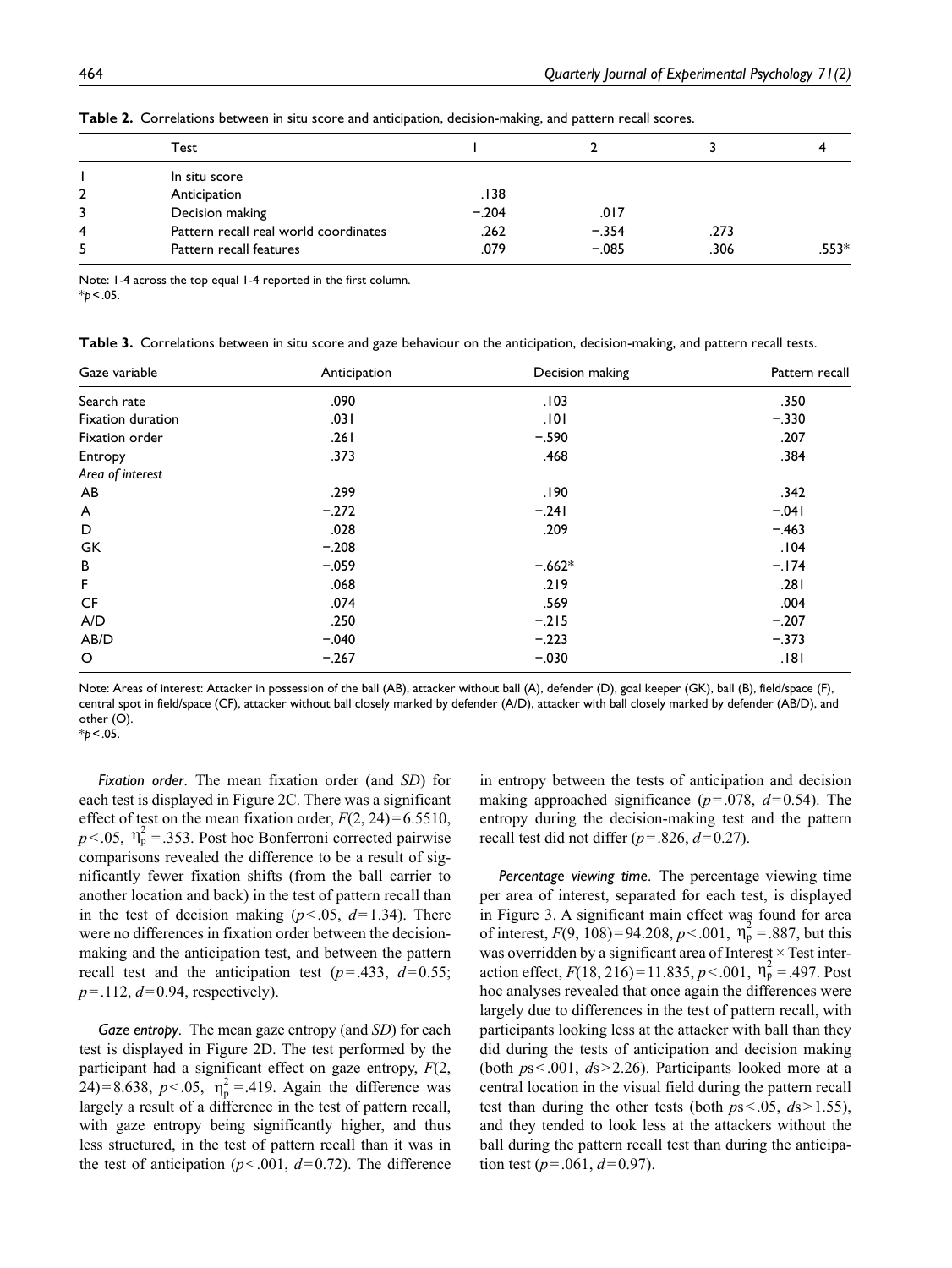

**Figure 2.** Mean search rate (A), fixation duration (B), fixation order (C), and entropy (D) for the anticipation, decision-making, and pattern recall tests. Error bars represent standard deviation; \**p*<.05, \*\**p*<.001.



**Figure 3.** Mean percentage viewing time per area of interest for the anticipation, decision-making, and pattern recall tests. Attacker in possession of the ball (AB), attacker without ball (A), defender (D), goal keeper (GK), ball (B), field/space (F), central spot in field/space (CF), attacker without ball closely marked by defender (A/D), attacker with ball closely marked by defender (AB/D), and other (O). Error bars represent standard deviation; \**p*<.05, \*\**p*<.001.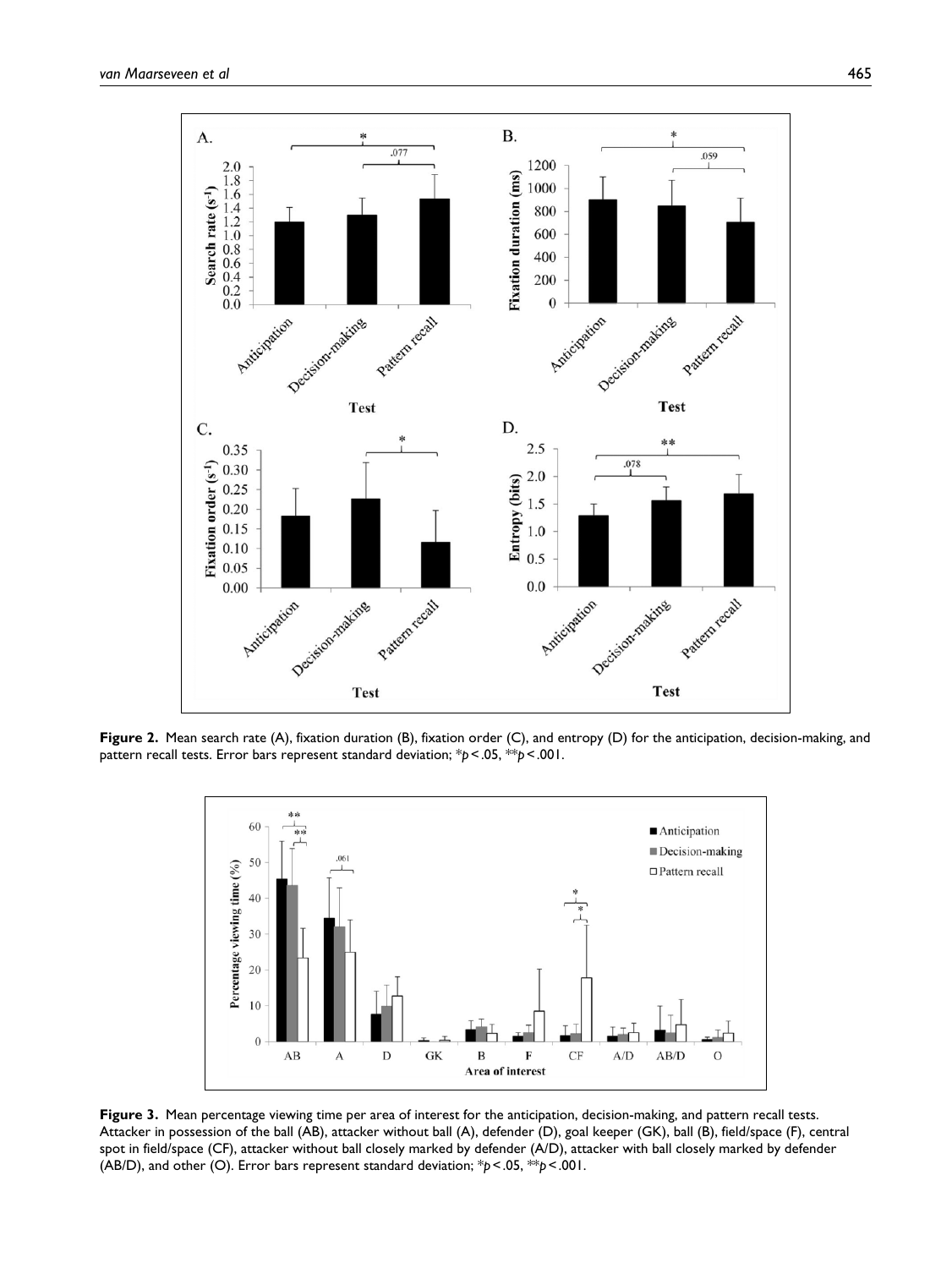#### **General discussion**

The aim of this study was to examine how well in situ performance in a small-sided soccer game could be predicted using video-based perceptual-cognitive skill tests of anticipation, decision making, and pattern recall. We also examined the degree to which the three tests of perceptualcognitive skill were related by exploring the correlations between the tests and the similarity of the gaze of participants when performing those tasks. The findings reveal that the in situ performance of the soccer players could not be predicted by their performance on the tests of perceptual-cognitive skill. Moreover, even a median split of the participants on the basis of their in situ performance score failed to reveal any significant differences in performance on any of the three tests of perceptual-cognitive skill, and, vice versa, median splits on the performance scores of the perceptual-cognitive skill tests failed to reveal significant differences in in situ performance scores. These findings indicate that the traditional video-based tests of anticipation, decision making, and pattern recall may not be as strong a determinant of actual performance as has been previously been assumed, and therefore caution is required at this stage in using them as conventional tests of talent in dynamic time-constrained motor tasks.

There are a number of possible explanations for the lack of any relationship between performance on the in situ test of playing ability and on the video-based tests of perceptual-cognitive skill. First, it could be that the perceptual-cognitive skills that were tested in this study are not necessary requirements of actual performance in game situations (see Ward, Williams, & Hancock, 2006; Williams & Ericsson, 2005) and consequently would not reflect the processes required for optimal on-field performance. This is possible but seems unlikely given the consistent finding of expert-related differences in performance on these types of tasks (Abernethy & Russell, 1987; Gorman et al., 2012; Helsen & Pauwels, 1993; Savelsbergh et al., 2002; Vaeyens, Lenoir, Williams, Mazyn, et al., 2007; Williams & Ward, 2007).

Second, it could be that the perceptual-cognitive skill tests are not sufficiently representative of the actual performance setting. The perceptual-cognitive skill tests are video based, and these video displays provide a less than veridical simulation of the visual information that is available in the natural performance setting (Abernethy, Gill, Parks, & Packer, 2001; Dicks et al., 2009). Projecting 3D visual information onto a 2D display causes a loss of stereoscopic depth information and a reduction in visual field and object size (Abernethy et al., 2001), and in this way it is difficult to adequately maintain the dynamic nature of the situation (Mann et al., 2007). Furthermore, the participants in this study were required to respond to the video clips using a button-press on a keyboard, meaning they were required to make a perceptual judgement and not to

pick up information to control their movements or actions. According to the two-visual system model of Milner and Goodale (1995), excluding action from the participant response would diminish the contribution of the dorsal "vision-for-action" system (Van der Kamp et al., 2008). Although the implications of the distinction between perception and action have previously been shown to be particularly relevant for anticipation (Dicks et al., 2009; Mann et al., 2007; Van der Kamp et al., 2008), it seems reasonable to expect similar implications for the test of decision making (see Oudejans et al., 1996). The current study did not reveal expertise differences in any of the perceptualcognitive tests. It is possible that expertise-related differences in performance on tests of anticipation and decision making could be found if those tests incorporated suitable movement responses. The same probably cannot be said for the test of pattern recall, as there is unlikely to be an equivalent test to the one used here that would incorporate an action.

Third, in contrast to those previous studies that have shown perceptual-cognitive skill differences between levels of expertise, the current study has shown that these video-based tests appear to be unsuitable to detect *withingroup* differences between athletes of a comparable skill level. The expert–novice paradigm that is heavily relied on in studies of expertise compares the performance of participants who possess very different levels of skill. However, in a within-group comparison the more subtle differences between more successful and less successful performers within a group are compared. It could be that the video-based tests of the type used in this study are not specific enough to detect these more subtle within-group differences. Moreover, it could be that performance on the perceptual-cognitive skill tests is a by-product rather than a characteristic of expertise (though see Williams & Davids, 1995). This would suggest that caution is necessary regarding the type of scenarios and tests in which these video-based perceptual-cognitive skill tests are used.

Finally, it could be argued that the sensitivity of the in situ test of playing ability might be insufficient to pick up on any differences in skill level between the players. It could be that the measure of in situ performance is too broad, and encapsulates other factors like speed, physical fitness, or motor skills. Or it could be that the in situ measure is not sensitive enough to differentiate on-field performance. However, Van Maarseveen et al. (in press) showed that both the concurrent validity and construct validity of the in situ performance measure were good in a homogeneous skilled group of soccer players—that is, the performance scores measured using the notational analysis system significantly correlated with the subjective judgments of a highly experienced coach, and the notational analysis system demonstrated good ability to discriminate between the high- and low-skilled players within the group. Therefore, it seems unlikely that the in situ performance measure is responsible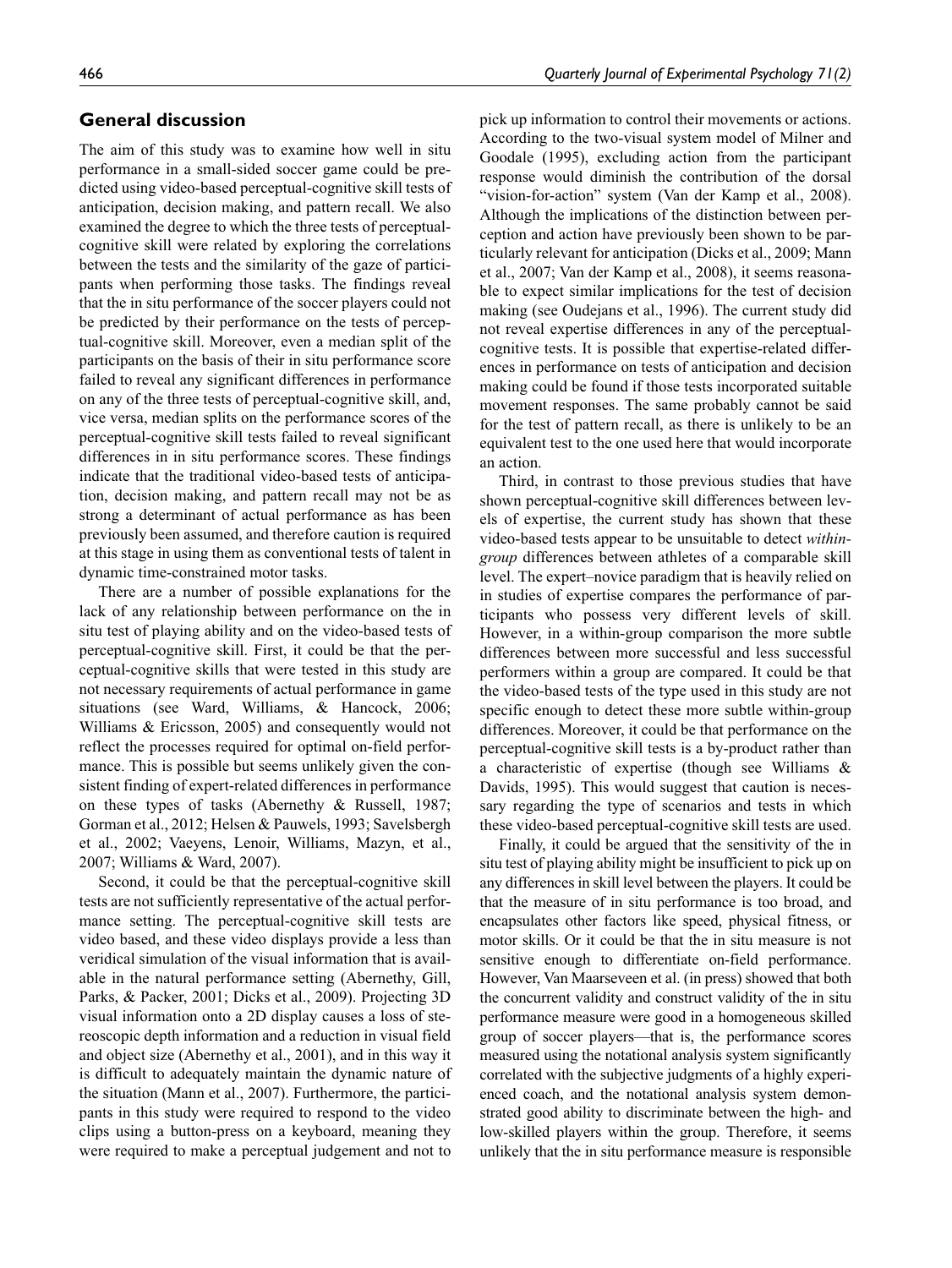for the lack of any significant relationship between the scores of playing ability and perceptual-cognitive skill measured in this study.

This study provides some evidence to suggest that the tests of perceptual-cognitive skill are testing unique attributes that are not strongly related to each other. In particular, pattern recall skill does not appear to be the underpinning skill that supports anticipation and decision making, as has been previously suggested (e.g., Farrow et al., 2010; Gorman et al., 2012, 2013; Williams & Davids, 1995). The outcome measures for performance on the three tests of perceptual-cognitive skill provide the best evidence to suggest that all three tests are different, with there being no significant correlations between performance on any of those three tests (*ps*>.106). This is consistent with earlier studies that have found no significant correlation between the anticipation and pattern recognition skills of expert soccer players (North et al., 2009), and between the anticipation and pattern recall skills of expert rugby players (Farrow et al., 2010). Our findings highlight the need for a better understanding of the types of perceptual-cognitive skills required to attain expert performance, and whether there are other attributes that may underpin those skills. For example, future research could incorporate a test of long-term working memory to determine whether performance on any of the perceptual-cognitive tests is predicted by or related to long-term working memory (Ericsson & Kintsch, 1995).

However, in contrast to the performance measures, the evidence for unique attributes is less clear on the basis of the measurement of *gaze* when performing those tests. Based on the original findings of Yarbus (1967) and more recently on those in the sport domain (Gorman et al., 2015; North et al., 2009), we reasoned that differences in gaze behaviour when performing the tests would provide support for the idea that different underlying processes drive the way that the three different perceptual-cognitive tests are performed (Gorman et al., 2015; North et al., 2009). Gaze behaviour when performing the test of pattern recall was clearly different to that when performing the other two tests, with significant differences found for each of the five measures of gaze behaviour (search rate, fixation duration, fixation order, entropy, and percentage time spent viewing the areas of interest) when compared to the way that the tests of anticipation and/or decision making were performed. This provides strong evidence for the unique characteristic being tested when performing a test of pattern recall. During the pattern recall test the participants maintained a high search rate, presumably to scan and memorize the locations of the pattern elements as accurately as possible. They also looked more towards the centre of the field of view and tended to look less at the attackers than during the anticipation and decision-making tests, probably extracting information from outside the central area using peripheral vision to get a better overview of the

pattern of play (Abernethy, 1988; Ryu, Abernethy, Mann, Poolton, & Gorman, 2013, 2015). The evidence for differences in the way that the tests were performed is less clear, though, when comparing the tests of anticipation and decision making, with no significant differences between any of the measures of gaze behaviour when those two tests were performed. There was only a borderline difference in gaze entropy  $(p=.078)$ , providing some suggestion that gaze was more structured when performing the test of anticipation than it was when performing the test of decision making. On the basis of the measures of gaze it appears that the underlying processes responsible for anticipation and decision making might be much less distinct than that responsible when performing the test of pattern recall.

It does appear on balance, though, that participants did perform different tasks when performing the tests of anticipation and decision making. The instructions to participants in the test of anticipation were to predict what would happen next in the clip, and in the test of decision making to choose the best option available to the ball carrier at the moment of occlusion. It is possible, though, that the participants completed the anticipation test as they would the decision-making test, or, vice versa, completed the decision-making test as they would a test of anticipation. Participants chose the same response on the tests of anticipation and decision making in only 65% of cases (*SD*=10%), providing some suggestion that the tasks were done differently (participants chose between four alternatives, and therefore the likelihood of identical answers was 25% by chance). However, much stronger evidence that the tests were performed in a unique fashion was found in the lack of correlation between the test scores for anticipation and decision making, and by the fact that, as expected, we found a significant effect of occlusion condition on the accuracy scores in the anticipation test, meaning that providing the participants with more information (i.e., a later occlusion condition) resulted in better accuracy scores, whereas in the decision-making tests we did not find an effect of occlusion condition. Thus in the decision-making test, providing the participants with more information did not result in better accuracy scores, indicating that they did not anticipate in the decision-making test. Overall, this implies that the participants approached these two tests differently and that these tests did not measure the same quality.

The findings of the present study highlight that perceptual-cognitive skill tests in their current form might not be sufficiently representative of on-field performance to reliably test for differences in skill between players of dynamic ball sports. Despite the findings of earlier studies that have shown video-based tests to be sensitive enough to pick up on group-based differences in skill, at present they seem to be less reliable for detecting within-group differences. Therefore, the findings question the suitability of videobased perceptual-cognitive skill tests for studying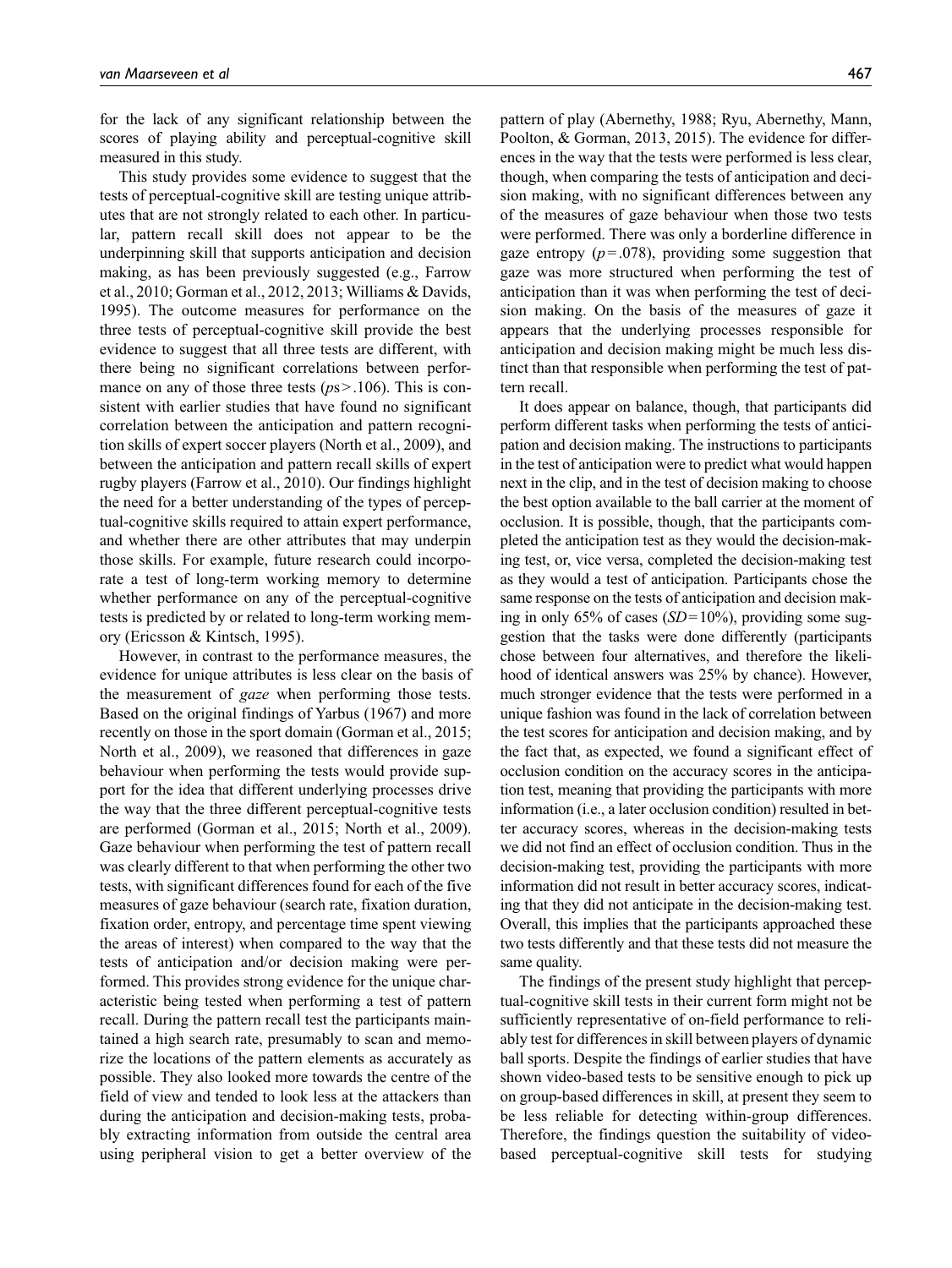perceptual-motor expertise (see Dicks et al., 2010), and this suggests that caution is warranted when using these tests for talent identification or to evaluate the effectiveness of interventions. Alternatives to the paradigms employed in traditional laboratory studies have been provided by recent technological advances such as mobile eye tracking devices (Van Maarseveen et al., 2016; Pluijms, Cañal-Bruland, Kats, & Savelsbergh, 2013), event-related visual occlusion goggles (Mann et al., 2010; Oudejans,

van de Langenberg, & Hutter, 2002), and virtual reality (Bideau et al., 2010; Correia, Araújo, Cummins, & Craig, 2012). In order to accurately capture the perceptual-motor performances of athletes, we suggest using in situ research designs so that the task constraints represent as accurately as possible the natural performance setting of the athlete and actual movement responses are required.

## **Conclusion**

Our results show that the on-field performance of talented soccer players is not predicted by performance on a common set of tests of perceptual-cognitive skill. The test of pattern recall appears to be driven by a different underlying process from that used when performing tests of anticipation and decision making, with the results of the test of pattern recall being unrelated to those of the other two tests and relying on significantly different gaze behaviour. Although performance on the test of anticipation is unrelated to that on the test of decision making, gaze behaviour remains largely unchanged on the two tests providing some suggestion that the underlying processes when performing those two tests are less distinct. In situ research designs may be more suitable to accurately capture the perceptual-motor performance of athletes so that the task constraints and response mode represent as accurately as possible the actual skill and context in which the athlete is engaged.

#### **Acknowledgements**

The authors would like to thank head coach Maria van Kortenhof, the other staff members, and the players of the CTO Amsterdam Talent Team for their cooperation.

#### **Disclosure statement**

No potential conflict of interest was reported by the authors.

#### **ORCID**

*David L. Mann* <http://orcid.org/0000-0001-7476-6939>

#### **References**

Abdel-Aziz, Y. I., & Karara, H. M. (1971). Direct linear transformation from comparator coordinates into objects space coordinates in close-range photogrammetry. In *Proceedings of the symposium on close-range photogrammetry* (pp. 1–18). Urbana, IL: American Society of Photogrammetry.

- Abernethy, B. (1988). Visual search in sport and ergonomics: Its relationship to selective attention and performer expertise. *Human Performance*, *1*, 205–235.
- Abernethy, B., Gill, D. P., Parks, S. L., & Packer, S. T. (2001). Expertise and the perception of kinematic and situational probability information. *Perception*, *30*, 233–252.
- Abernethy, B., & Russell, D. G. (1987). The relationship between expertise and visual search strategy in a racquet sport. *Human Movement Science*, *6*, 283–319.
- Allard, F., Graham, S., & Paarsalu, M. L. (1980). Perception in sport: Basketball. *Journal of Sport Psychology*, *2*, 14–21.
- Allsop, J., & Gray, R. (2014). Flying under pressure: Effects of anxiety on attention and gaze behavior in aviation. *Journal of Applied Research in Memory and Cognition*, *3*, 63–71.
- Baker, J., Cote, J., & Abernethy, B. (2003). Learning from the experts: Practice activities of expert decision makers in sport. *Research Quarterly for Exercise and Sport*, *74*, 342– 347.
- Bideau, B., Kulpa, R., Vignais, N., Brault, S., Multon, F., & Craig, C. (2010). Using virtual reality to analyze sports performance. *IEEE Computer Graphics and Applications*, *30*, 14–21.
- Button, C., Dicks, M., Haines, R., Barker, R., & Davids, K. (2011). Statistical modelling of gaze behaviour as categorical time series: What you should watch to save soccer penalties. *Cognitive Processing*, *12*, 235–244.
- Correia, V., Araújo, D., Cummins, A., & Craig, C. M. (2012). Perceiving and acting upon spaces in a VR rugby task: Expertise effects in affordance detection and task achievement. *Journal of Sport & Exercise Psychology*, *34*, 305–321.
- Davids, K., Araújo, D., Correia, V., & Vilar, L. (2013). How small-sided and conditioned games enhance acquisition of movement and decision-making skills. *Exercise and Sport Sciences Reviews*, *41*, 154–161.
- Dicks, M., Button, C., & Davids, K. (2010). Examination of gaze behaviours under in situ and video simulation task constraints reveals differences in information pickup for perception and action. *Attention, Perception & Psychophysics*, *72*, 706–720.
- Dicks, M., Davids, K., & Button, C. (2009). Representative task designs for the study of perception and action in sport. *International Journal of Sport Psychology*, *40*, 506–524.
- Dokter, R. (1993). *The Dutch vision on youth soccer*. Zeist, Netherlands: Koninklijke Nederlandse Voetbalbond.
- Ellis, S. R., & Stark, L. (1986). Statistical dependency in visual scanning. *Human Factors: The Journal of the Human Factors and Ergonomics Society*, *28*, 421–438.
- Ericsson, K. A., & Kintsch, W. (1995). Long-term working memory. *Psychological Review*, *102*, 211–245.
- Ericsson, K. A., Patel, V., & Kintsch, W. (2000). How experts' adaptations to representative task demands account for the expertise effect in memory recall: Comment on Vicente and Wang (1998). *Psychological Review*, *107*, 578–592.
- Ericsson, K. A., & Smith, J. (1991). Prospects and limits of the empirical study of expertise: An introduction. In K. A. Ericsson & J. Smith (Eds.) *Toward a general theory of expertise: Prospects and limits* (pp. 1–38). Cambridge: Cambridge University Press.
- Farrow, D., McCrae, J., Gross, J., & Abernethy, B. (2010). Revisiting the relationship between pattern recall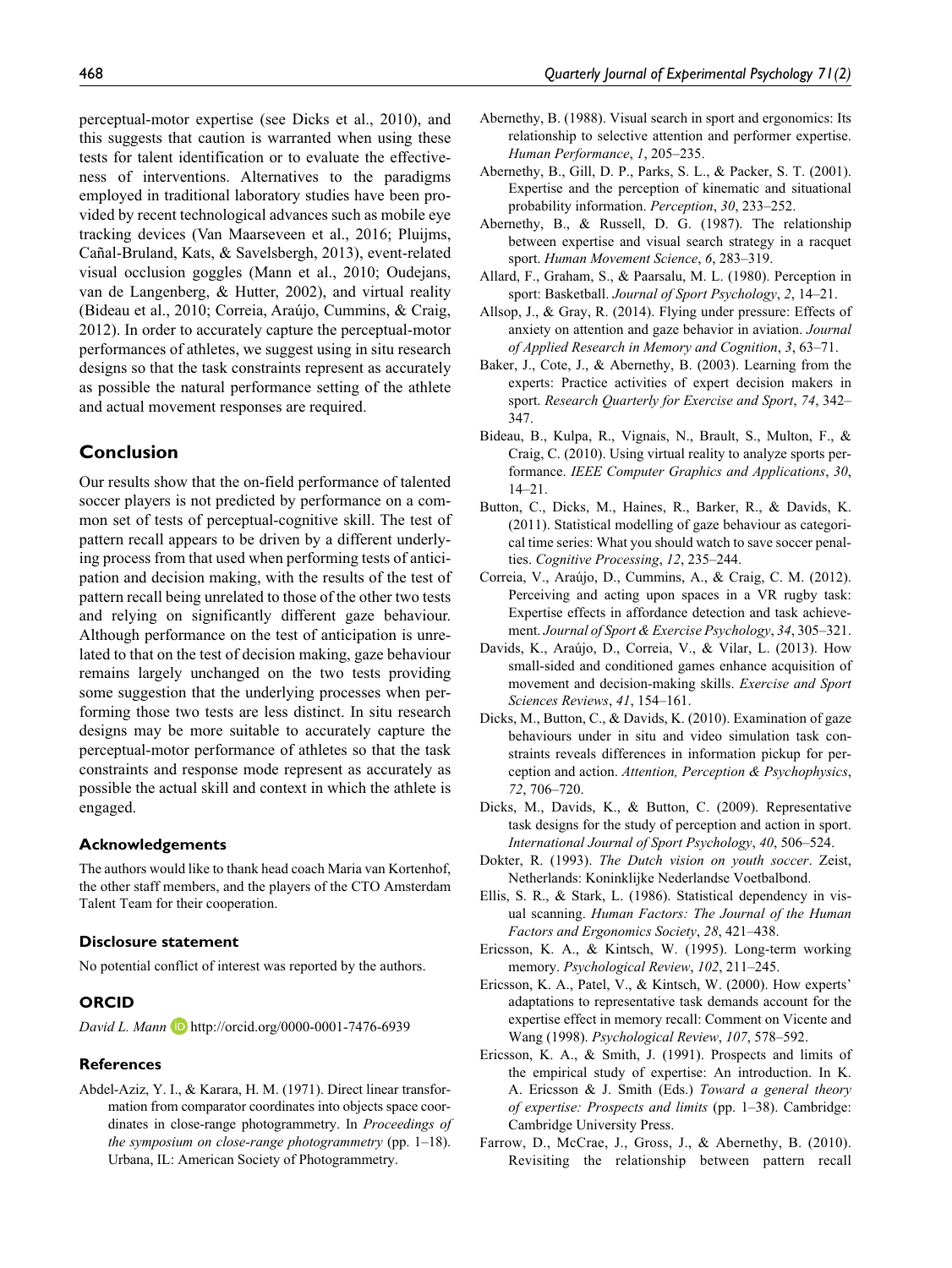and anticipatory skill. *International Journal of Sport Psychology*, *41*, 91–106.

- Gorman, A. D., Abernethy, B., & Farrow, D. (2012). Classical pattern recall tests and the prospective nature of expert performance. *The Quarterly Journal of Experimental Psychology*, *65*, 1151–1160.
- Gorman, A. D., Abernethy, B., & Farrow, D. (2013). Is the relationship between pattern recall and decision-making influenced by anticipatory recall? *The Quarterly Journal of Experimental Psychology*, *66*, 2219–2236.
- Gorman, A. D., Abernethy, B., & Farrow, D. (2015). Evidence of different underlying mechanisms in pattern recall and decision-making. *The Quarterly Journal of Experimental Psychology*, *68*, 1813–1831.
- Gréhaighne, J. F., Godbout, P., & Bouthier, D. (2001). The teaching and learning of decision making in team sports. *Quest*, *53*, 59–76.
- Hallgren, K. A. (2012). Computing inter-rater reliability for observational data: An overview and tutorial. *Tutorials in Quantitative Methods for Psychology*, *8*, 23–34.
- Helsen, W., & Pauwels, J. M. (1993). The relationship between expertise and visual information processing in sport. In J. L. Starkes & F. Allard (Eds.), *Cognitive issues in motor expertise* (pp. 109–134). Amsterdam, Netherlands: Elsevier Science Publishers.
- Jones, C. M., & Miles, T. R. (1978). Use of advance cues in predicting the flight of a lawn tennis ball. *Journal of human movement studies*, *4*, 231–235.
- Mann, D. L., Abernethy, B., & Farrow, D. (2010). Action specificity increases anticipatory performance and the expert advantage in natural interceptive tasks. *Acta Psychologica*, *135*, 17–23.
- Mann, D. L., Farrow, D., Shuttleworth, R., & Hopwood, M. (2009). The influence of viewing perspective on decisionmaking and visual search behaviour in an invasive sport. *International Journal of Sport Psychology*, *40*(4), 546–564.
- Mann, D. L., & Savelsbergh, G. J. P. (2015). Issues in the measurement of anticipation. In J. Baker & D. Farrow (Eds.) *The Routledge Handbook of Sports Expertise* (pp. 269–281). London: Routledge.
- Mann, D. T. Y., Williams, A. M., Ward, P., & Janelle, C. M. (2007). Perceptual cognitive expertise in sport: A meta-analysis. *Journal of Sport & Exercise Psychology*, *29*, 457–478.
- Milner, A.D., & Goodale, M.A. (1995). *The visual brain in action*. Oxford: Oxford University Press.
- North, J. S., & Williams, A. M. (2008). Identifying the critical time period for information extraction when recognizing sequences of play. *Research Quarterly for Exercise and Sport*, *79*, 268–273.
- North, J. S., Williams, A. M., Hodges, N., Ward, P., & Ericsson, K. A. (2009). Perceiving patterns in dynamic action sequences: Investigating the processes underpinning stimulus recognition and anticipation skill. *Applied Cognitive Psychology*, *23*, 878–894.
- Oudejans, R. R. D., van de Langenberg, R. W., & Hutter, V. (2002). Aiming at a far target under different viewing conditions: visual control in basketball jump shooting. *Human Movement Science*, *21*, 457–480.
- Oudejans, R. R. D., Michaels, C. F., Van Dort, B., & Frissen, E. J. P. (1996). To cross or not to cross: the effect of

locomotion on street-crossing behavior. *Ecological Psychology*, *8*, 259–267.

- Pinder, R. A., Headrick, J., & Oudejans, R. R. D. (2015). Issues and challenges in developing representative tasks in sport. In J. Baker & D. Farrow (Eds.), *The Routledge handbook of sports expertise* (pp. 269–281). London: Routledge.
- Pluijms, J. P., Cañal-Bruland, R., Kats, S., & Savelsbergh, G. J. P. (2013). Translating key methodological issues into technological advancements when running in-situ experiments in sports: An example from sailing. *International Journal of Sports Science & Coaching*, *8*, 89–104.
- Ryu, D., Abernethy, B., Mann, D. L., & Poolton, J. M. (2015). The contributions of central and peripheral vision to expertise in basketball: How blur helps to provide a clearer picture. *Journal of Experimental Psychology: Human Perception and Performance*, *41*, 167–185.
- Ryu, D., Abernethy, B., Mann, D. L., Poolton, J. M., & Gorman, A. D. (2013). The role of central and peripheral vision in expert decision-making. *Perception*, *42*, 591–607.
- Ryu, D., Mann, D. L., Abernethy, B., & Poolton, J. M. (2016). Gaze-contingent training enhances perceptual skill acquisition. *Journal of Vision*, *16*, 1–21.
- Savelsbergh, G. J. P., van der Kamp, J., Williams, A. M., & Ward, P. (2005). Anticipation and visual search behaviour in expert soccer goalkeepers. *Ergonomics*, *48*, 1686–1697.
- Savelsbergh, G. J. P., Williams, A. M., Van der Kamp, J., & Ward, P. (2002). Visual search, anticipation and expertise in soccer goalkeepers. *Journal of Sports Sciences*, *20*, 279– 287.
- Travassos, B., Aráujo, D., Davids, K., O'Hara, K., Leitão, J., & Cortinhas, A. (2013). Expertise effects on decision-making in sport are constrained by requisite response behaviours – a meta-analysis. *Psychology of Sport and Exercise*, *14*, 211–219.
- Vaeyens, R., Lenoir, M., Williams, A. M., Mazyn, L., & Philippaerts, R. M. (2007). The effects of task constraints on visual search behaviour and decision-making skill in youth soccer players. *Journal of Sport & Exercise Psychology*, *29*, 147–169.
- Vaeyens, R., Lenoir, M., Williams, A. M., & Philippaerts, R. M. (2007). The mechanisms underpinning successful decision-making in skilled youth soccer players: An analysis of visual search behaviours. *Journal of Motor Behavior*, *39*, 395–408.
- Van der Kamp, J., Rivas, F., Van Doorn, H., & Savelsbergh, G. J. P. (2008). Ventral and dorsal system contributions to visual anticipation in fast ball sports. *International Journal of Sport Psychology*, *39*, 100–130.
- Van Maarseveen, M. J. J., Oudejans, R. R. D., & Savelsbergh, G. J. P. (2015). Pattern recall skills of talented soccer players: Two new methods applied. *Human Movement Science*, *41*, 59–75.
- Van Maarseveen, M. J. J., Oudejans, R. R. D., & Savelsbergh, G. J. P. (in press). System for notation analysis in smallsided soccer games. *International Journal of Sports Science & Coaching*.
- Van Maarseveen, M. J. J., Savelsbergh, G. J. P., & Oudejans, R. D. D. (2016). In-situ examination of decision making skills and gaze behaviour of basketball players. Manuscript in preparation.